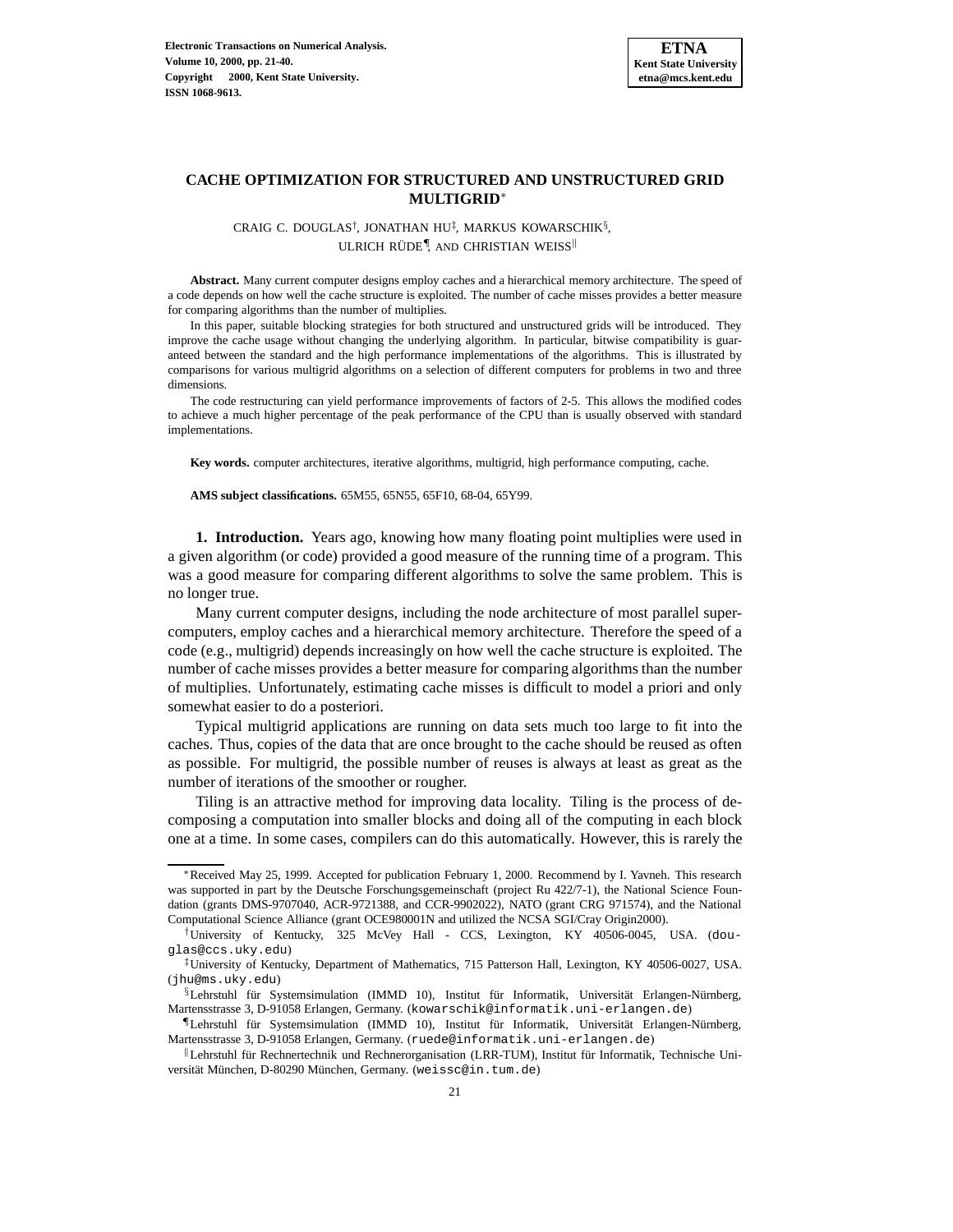case for realistic scientific codes. In fact, even for simple examples, manual help from the programmers is, unfortunately, necessary.

Language standards interfere with compiler optimizations. Due to the requirements about loop variable values at any given moment in the computation, compilers are not allowed to fuse nested loops into a single loop. In part, it is due to coding styles that make very high level code optimization (nearly) impossible [12].

We note that both the memory bandwidth (the maximum speed that blocks of data can be moved in a sustained manner) as well as memory latency (the time it takes move the first word(s) of data) contribute to the inability of codes to achieve anything close to peak performance. If latency were the only problem, then most numerical codes could be written to include prefetching commands in order to execute very close to the CPU's peak speed. Prefetching refers to a directive or manner of coding (which is unfortunately compiler and hardware dependent) for data to be brought into cache before the code would otherwise issue such a request. In general, a number of operations which may be using the memory bus can interfere with just modeling the cache by latency.

In this paper, suitable blocking strategies for both structured and unstructured grids will be introduced. They improve the cache usage without changing the underlying algorithm. In particular, bitwise compatibility is guaranteed between the standard and the high performance implementations of the algorithms. This is illustrated by comparisons for various multigrid algorithms on a selection of different computers for problems in two and three dimensions.

The code restructuring can yield a performance improvement by up to a factor of 5. This allows the modified codes to achieve a quite high percentage of the peak performance of the CPU, something that is rarely seen with standard implementations. For example, on a Digital Alpha 21164 processor based workstation, better than 600 out of a possible 1000 megaflops per second (MFlops/sec) has been achieved.

Consider solving the following set of problems:

$$
A_i u_i = f_i, \qquad 1 \le i \le k,
$$

where  $u_i \in \mathbb{R}^{n_i}$ . Each problem represents a linear system of equations to solve for a discretized partial differential equation on a grid  $\Omega_i$ .

For any problem on  $\Omega_i$ , a popular approximate solver is Gauss-Seidel with either the natural or red-black ordering. The red-black ordering has the advantage that it parallelizes in a nice way (communication reduces to sending half of the boundary information at a time which allows for overlapping communication and computing). On both serial and parallel computers it also reduces the cost of the prolongation procedure since only the black points need to be corrected. See [3], [4], [9], [11] for more details.

Consider the grid in Figure 1.1, where the boundary points are included in the grid. The usual red-black ordered Gauss-Seidel iteration performs Gauss-Seidel on all of the red points and then all of the black points. The algorithm can be translated into the following:

- 1. Update all of the red points in row 1.
- 2. Do  $j = 2, N$ 
	- 2a. Update all of the red points in row  $j$ .
	- 2b. Update all of the black points in row  $j 1$ .
	- 2c. End Do
- 3. Update all of the black points in row N.

When four grid rows of data  $(u_i$  and  $f_i$ ) along with the information from the corresponding rows of the matrix  $A_i$  can be stored in cache simultaneously, this is a cache based algorithm.

The advantage is that all of the data and the matrix pass through cache only once instead of the usual twice. However, with substantial changes to the algorithm, almost all of the data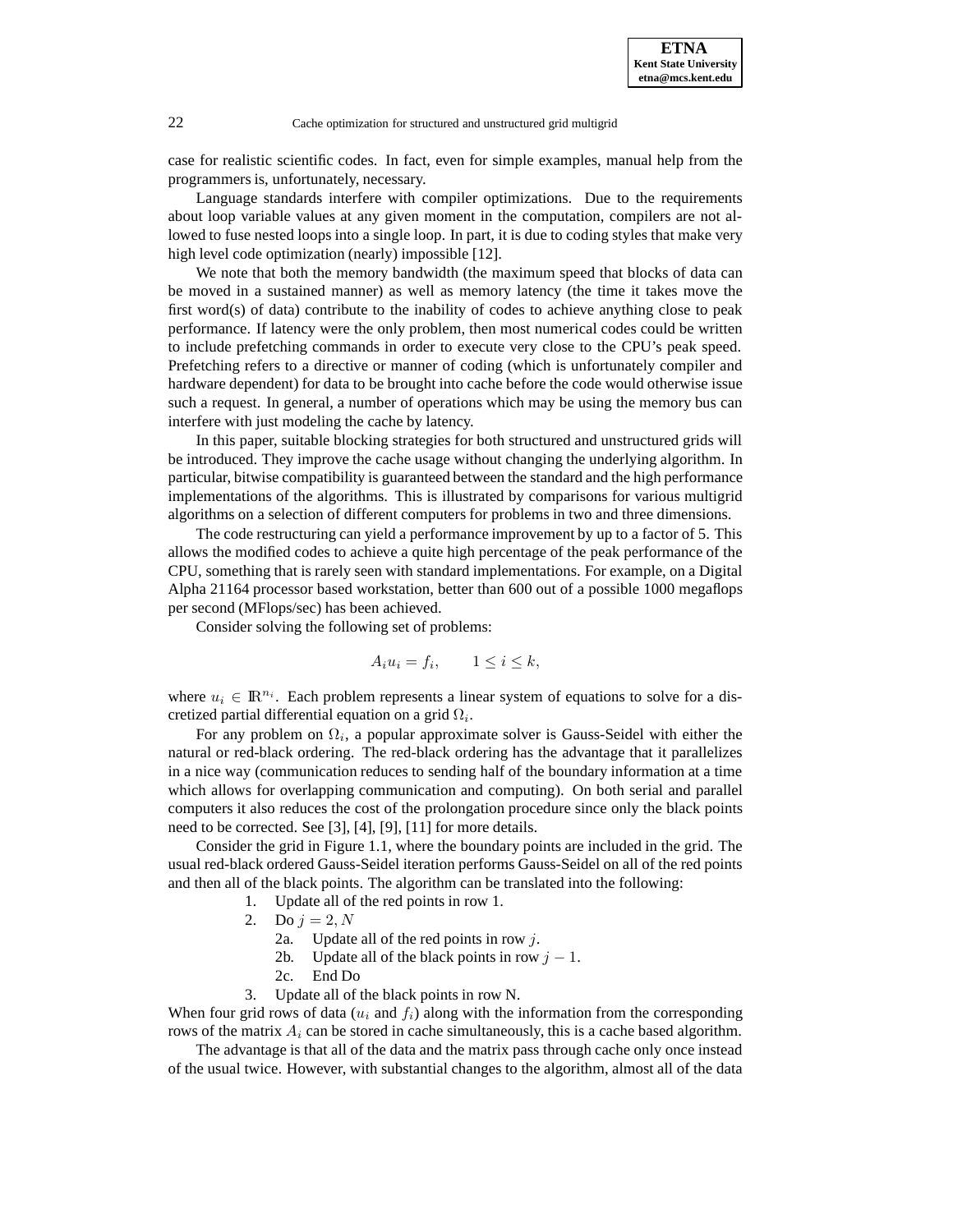Craig C. Douglas, Jonathan Hu, Markus Kowarschik, Ulrich Rüde, and Christian Weiss 23



FIG. 1.1. *Simple grid with red points marked*



FIG. 2.1. *Data dependencies in a red-black Gauss-Seidel algorithm.*

and matrix passes through cache just once instead of  $2m$  times for m iterations of red-black Gauss-Seidel. In addition, the new algorithm calculates bitwise the same answer as a noncache Gauss-Seidel implementation. Hence, the standard convergence analysis still holds for the new algorithms. A technique to do this reduction can be found in [6].

Substantially better techniques to reduce the number of cache misses for Poisson's equation on tensor product grids can be found in  $\S$ §2-3 for two and three dimensional problems.

A technique that is suitable for both two and three dimensional problems on unstructured grids can be found in §4.

Finally, in §5, we draw some conclusions and discuss future work.

**2. Optimization techniques for two dimensions.** The key idea behind data locality optimizations is to reorder the data accesses so that as few accesses as possible are performed between any two data references which refer to the same memory location. Hence, it is more likely that the data is not evicted from the cache and thus can be loaded from one of the caches instead of the main memory. The new access order is only correct, however, if no data dependency is violated during the reordering process. Therefore, the transformed program must yield results which are bitwise identical to those of the original program.

The data dependencies of the red-black Gauss-Seidel algorithm depend on the type of discretization which is used. If a 5 point stencil is used to approximate the differential operator and placed over one of the black nodes as shown in Figure 2.1, all of the red points that are required for relaxation are up to date, provided the red node above the black one is up to date. Consequently, we can update the red points in any row *i* and the black ones in row  $i-1$  in a pairwise manner. This technique, which has already been mentioned in Section 1, is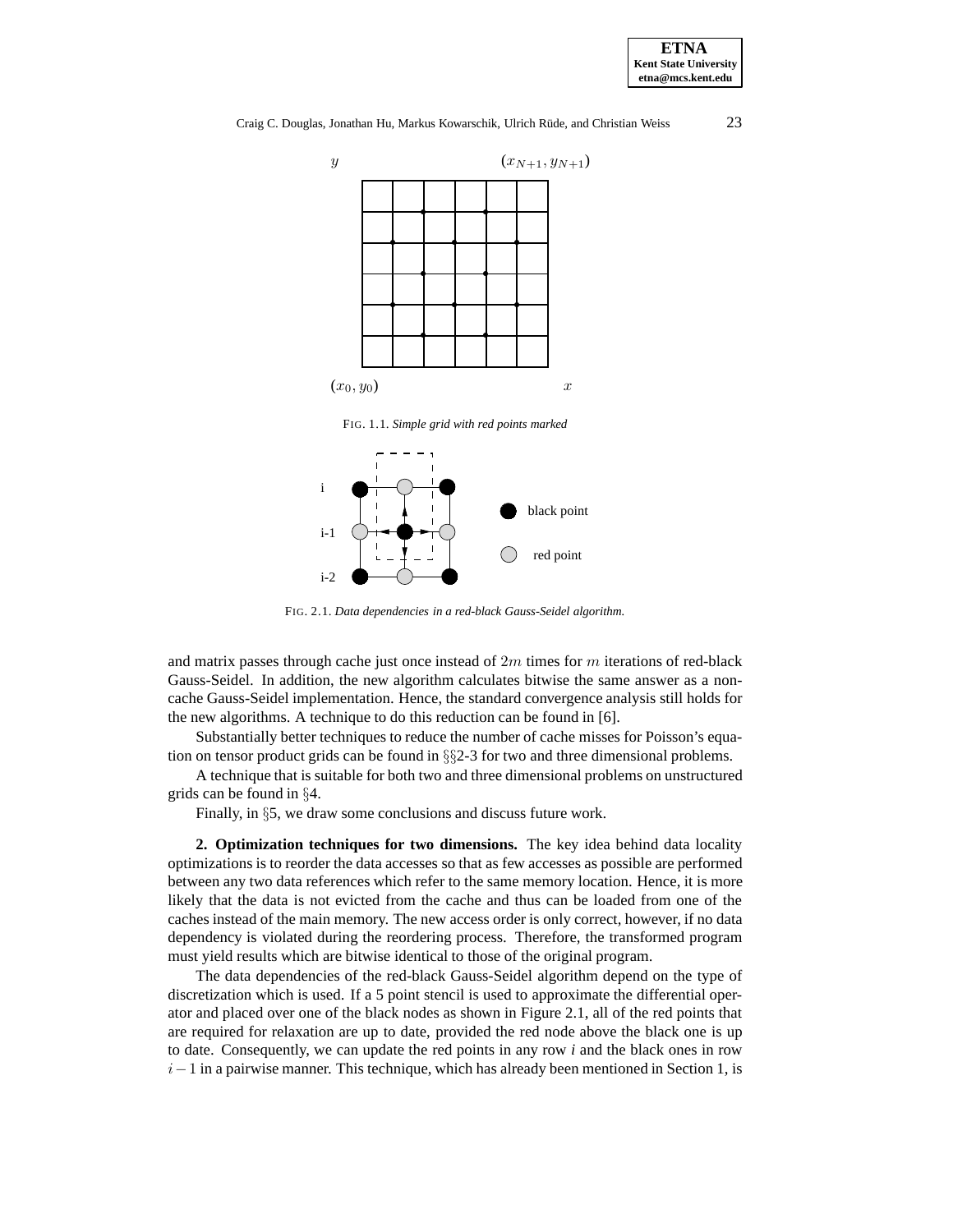called *fusion technique*. It fuses two consecutive sweeps through the whole grid into a single sweep through the grid, updating both the red and the black nodes simultaneously.

This fusion technique applies only to one single red-black Gauss-Seidel sweep. If several successive red-black Gauss-Seidel iterations must be performed, the data in the cache is not reused from one sweep to the next, if the grid is too large to fit entirely into the cache. If we want to optimize the red-black Gauss-Seidel method further, we have to investigate the data dependencies between successive relaxation sweeps. Again, if a 5 point stencil is placed over one of the red nodes in line  $i - 2$ , that node can be updated for the second time only if all of its neighboring black nodes have already been updated once. This condition is fulfilled as soon as the black node in line  $i - 1$  directly above the red node has been updated once. As described earlier, this black node may be updated as soon as the red node in line  $i$  directly above it has been updated for the first time. In general, we can update the red nodes in any two rows i and  $i - 2$  and the black nodes in the rows  $i - 1$  and  $i - 3$  in pairs. This *blocking technique* can obviously be generalized to more than two successive red-black Gauss-Seidel iterations by considering more than four rows of the mesh (see also [13]).

Both techniques described above require a certain number of rows to fit entirely into the cache. For the *fusion technique*, at least four adjacent rows of the grid must fit into the cache. For the *blocking technique*, it is necessary that the cache is large enough to hold at least  $m*2+2$  rows of the grid, where m is the number of successive Gauss-Seidel steps to be blocked. Hence, these techniques can reduce the number of accesses to the highest level of the memory hierarchy into which the whole problem fits. These same techniques fail to utilize the higher levels of the memory hierarchy efficiently, especially the processor registers and the L1 cache, which may be rather small (e.g., 8 kilobytes on the Alpha 21164 chip). However, a high utilization of the registers and the L1 cache turns out to be crucial for the performance of our codes. Therefore, the idea is to introduce a two dimensional blocking strategy instead of just a one dimensional one. Data dependencies in the red-black Gauss-Seidel method make this more difficult than two dimensional blocking to matrix multiplication algorithms [2], for example.

The key idea for that technique is to move a small two dimensional *window* over the grid while updating all the nodes within its scope. In order to minimize the current working set of grid points, we choose the window to be shaped like a parallelogram (see Figure 2.2). The updates within reach of such a window can be performed in a linewise manner from top to bottom.

For example, consider the situation shown in Figure 2.2, which illustrates the algorithm for the case of two blocked Gauss-Seidel sweeps. We assume that a valid initial state has been set up beforehand, using a preprocessing step for handling the boundary regions of the grid. First consider the leftmost parallelogram (window). The red and the black points in the two lowest diagonals are updated for the first time, while the upper two diagonals remains untouched. Then the red points in the uppermost diagonal of the window are updated for the first time. As soon as this has been done, the black nodes in the next lower diagonal can also be updated for the first time. After that, the red and the black points belonging to the lower two diagonals are updated for the second time. Now consider the parallelogram on the right. We observe that the situation is exactly as it was initially for the left parallelogram: the red and the black nodes belonging to the lower two diagonals have already been updated once, while the two uppermost diagonals are still untouched. Consequently, we move the window to the position corresponding to the right parallelogram and repeat the update procedure. Generally speaking, the high utilization of the registers and the highest levels of the memory hierarchy, especially the processor registers and the L1 cache, is achieved by reusing the data in the overlapping region of the dashed line areas (see also [15, 14]). This overlap corresponds to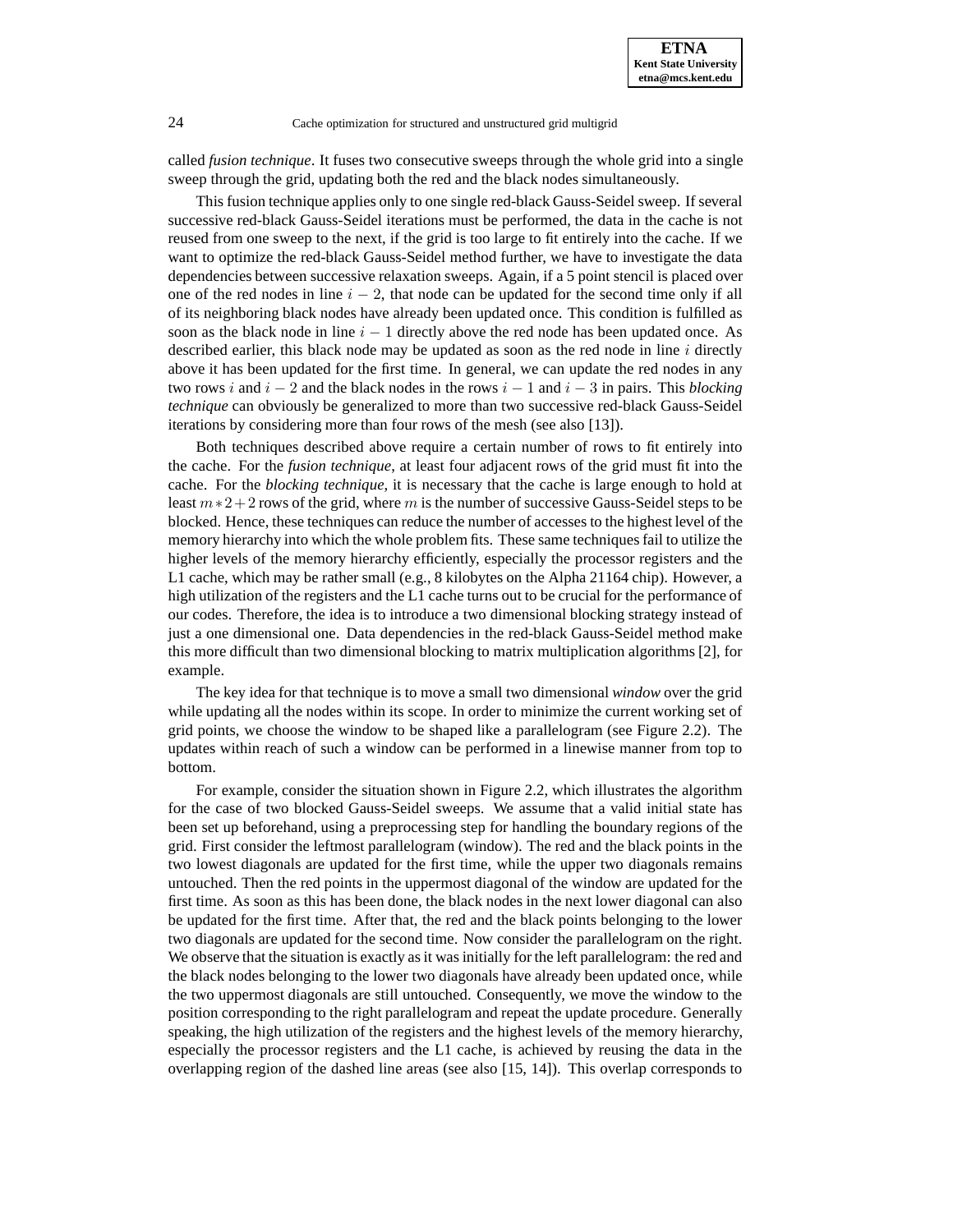

Craig C. Douglas, Jonathan Hu, Markus Kowarschik, Ulrich Rüde, and Christian Weiss 25



FIG. 2.2. *Two dimensional blocking technique for red-black Gauss-Seidel on a tensor product mesh.*

two successive window positions.

The previously described fusion and blocking techniques belong to the class of *data access transformations*. In order to obtain further speedups of the execution time, *data layout transformations*, like for example *array padding*, must also be taken into account and applied.

The term array padding refers to the idea of allocating more memory for the arrays than is necessary in order to avoid a high rate of *cache conflict misses*. A cache conflict miss occurs whenever two or more pieces of data which are needed simultaneously are mapped by the hardware to the same position within the cache (cache line). The higher the degree of associativity of the cache [7], the lower is the chance that the code performance suffers from cache conflict misses.

Figures 2.3 and 2.4 show the best possible performance which can be obtained for the red-black Gauss-Seidel algorithm alone and a complete multigrid V-cycle with four presmoothing and no postsmoothing steps applying the described data locality optimizations compared to a standard implementation. We implemented half injection as the restriction operator and linear interpolation as the prolongation operator. The performance results are shown both for a Digital PWS 500au with Digital UNIX V4.0D, which is based on the Alpha 21164 chip, and for a Compaq XP1000 with Digital UNIX V4.0E, which uses the successor chip Alpha 21264. Both machines run at a clock rate of 500 megahertz and have a theoretical floating point peak performance of 1 gigaflop each. The PWS 500au has 8 kilobytes of direct mapped L1 cache, whereas the XP1000 uses 64 kilobytes of two way set associative L1 cache and a faster memory hierarchy. Therefore, the speedups that can be achieved by applying the transformations described previously are higher for the Alpha 21164 based architecture. The performance on both machines increases with growing grid size until effects like register dependencies and branch missprediction are dominated by data cache miss stalls. Then, the performance repeatedly drops whenever the grid gets too large to fit completely into the L2 or L3 cache on the Digital PWS 500au, or the L1 and L2 cache on the Compaq XP1000.

In order to illustrate further the effectiveness of our optimization techniques we present a variety of profiling statistics for the Digital PWS 500au. Table 2.1 shows the percentages of data accesses that are satisfied by the individual levels of the memory hierarchy. These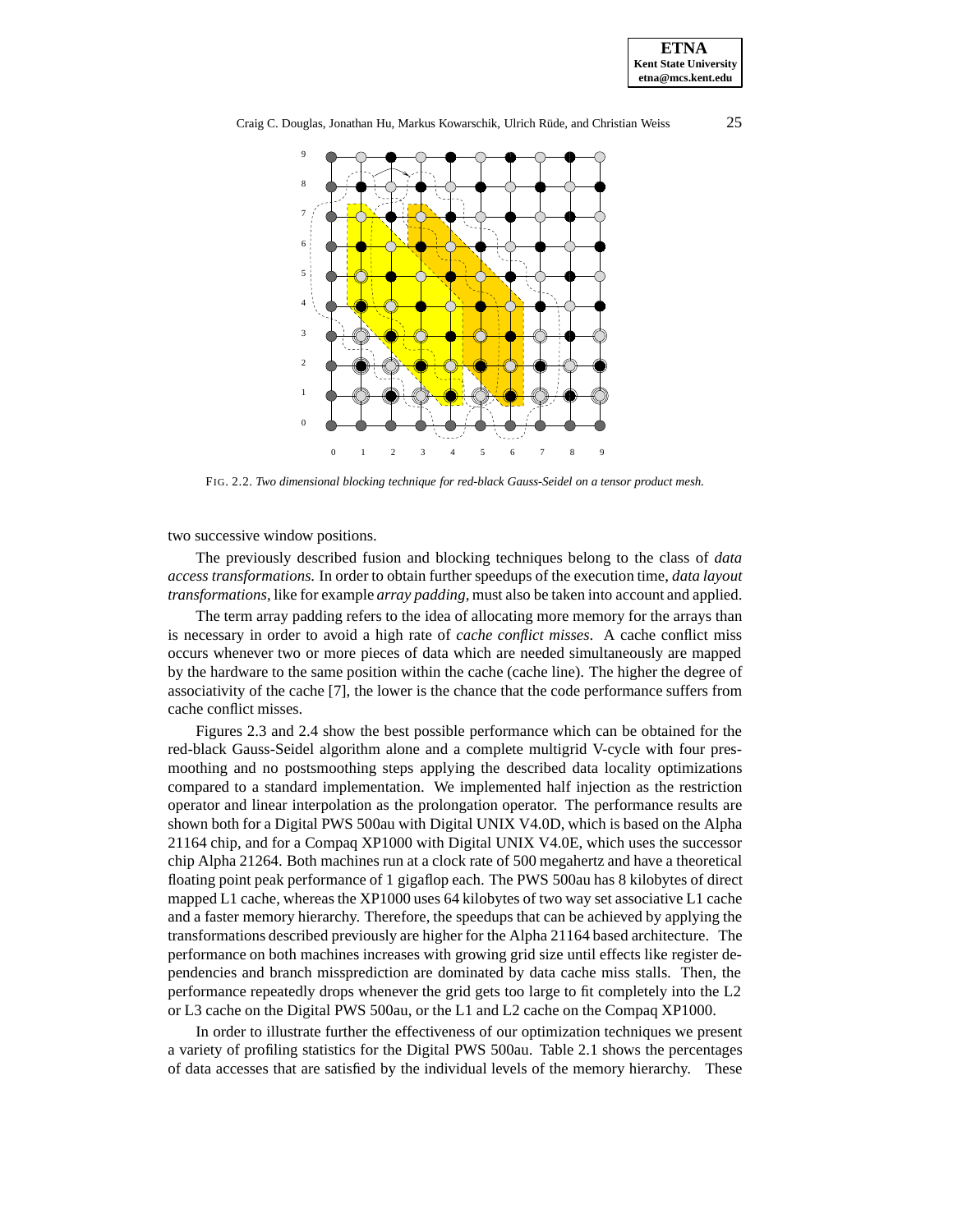



FIG. 2.3. *Speedups for the 2D red-black Gauss-Seidel method (above) and for 2D V(4,0)-multigrid cycles (below) on structured grids on a Digital PWS 500au.*

| Relaxation           | % of all accesses which are satisfied by |          |                      |          |        |  |
|----------------------|------------------------------------------|----------|----------------------|----------|--------|--|
| Method               |                                          | L1 Cache | L <sub>2</sub> Cache | L3 Cache | Memory |  |
| Standard             | 5.1                                      | 27.8     | 50.0                 | 9.9      | 7.2    |  |
| Fusion               | 20.9                                     | 28.9     | 43.1                 | 3.4      | 3.6    |  |
| 1D-Blocking $(2)$    | 21.1                                     | 29.1     | 43.6                 | 4.4      | 1.8    |  |
| 1D-Blocking $(3)$    | 21.0                                     | 28.4     | 42.4                 | 7.0      | 1.2    |  |
| $2D-Blocking(4)$     | 36.7                                     | 25.1     | 6.7                  | 10.6     | 20.9   |  |
| $2D-Blocking+Pad(4)$ | 37.7                                     | 54.0     | 5.5                  | 1.9      | 1.0    |  |
| TABLE 2.1            |                                          |          |                      |          |        |  |

*Memory access behavior of different red-black Gauss-Seidel variants in two dimensions using a* 1024 × 1024 *tensor product grid (on a Digital PWS 500au).*

statistics were obtained by using a low overhead profiling tool named *DCPI* [1]. *DCPI* uses hardware counters and a sampling approach to reduce the cost of profiling. In our case the slowdown for profiling was negligible. The numbers in parentheses denote how many successive Gauss-Seidel iterations are blocked into a single pass through the whole data set. The column "±" contains the differences between the theoretical and observed number of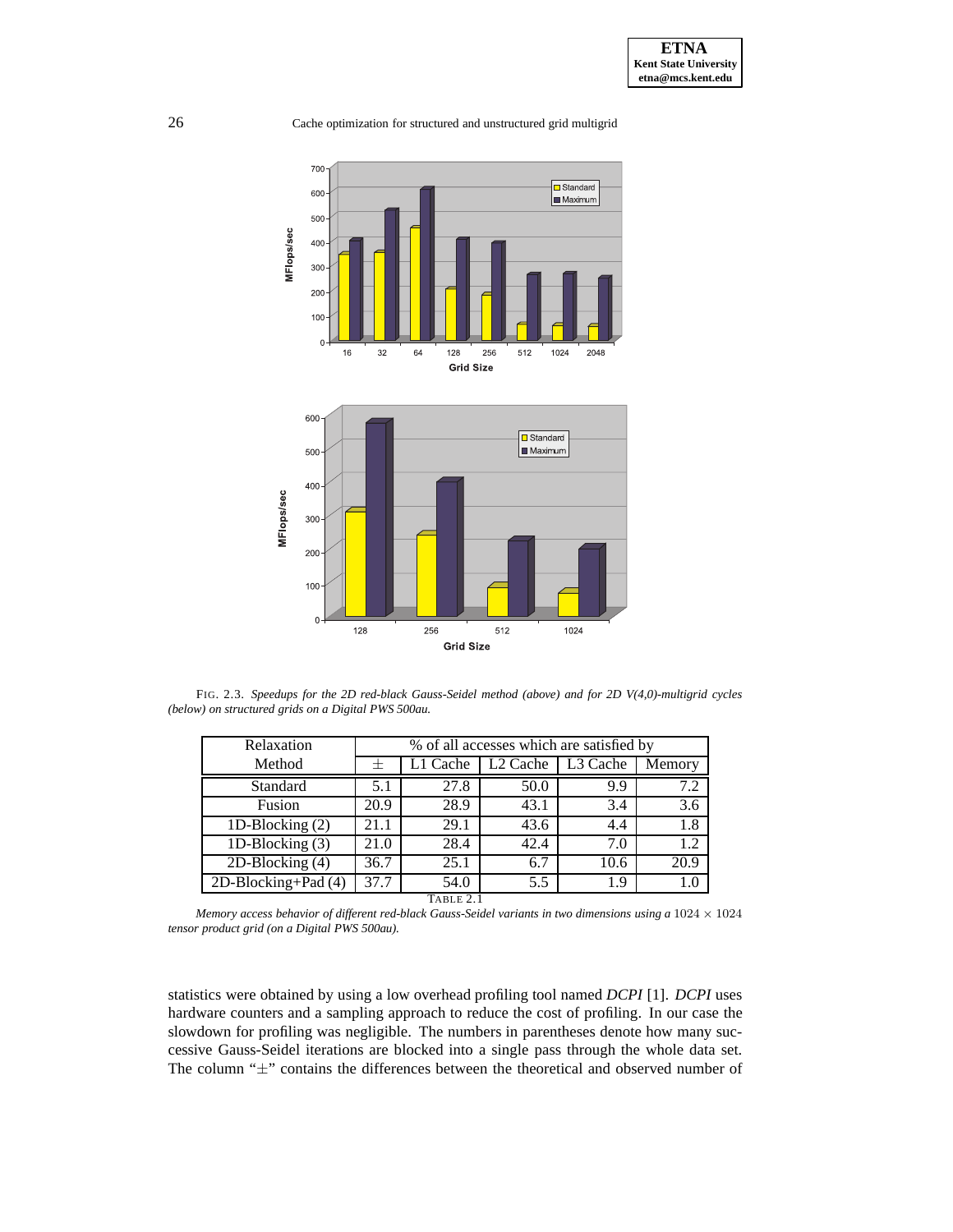Craig C. Douglas, Jonathan Hu, Markus Kowarschik, Ulrich Rüde, and Christian Weiss 27



FIG. 2.4. *Speedups for the 2D red-black Gauss-Seidel method (above) and for 2D V(4,0)-multigrid cycles (below) on structured grids on a Compaq XP1000.*

load operations. Small entries in this column may be interpreted as measurement errors. Higher values, however, indicate that larger fractions of the array references are not realized as load/store operations by the compiler, but as very fast register accesses. In general, the higher the numbers in the columns " $\pm$ ", "L1 Cache" and "L2 Cache", the faster is the execution time of the code. Looking at the last two rows of Table 2.1, one can observe that array padding is particularly crucial for the L1 cache hit rate, which increases by more than a factor of 2 for the two dimensional blocking technique as soon as appropriate padding constants are introduced.

**3. Optimization techniques for three dimensions.** The performance results for a standard implementation of a red-black Gauss-Seidel smoother on a structured grid in three dimensions are comparable to the 2D case. The MFlops/sec rates drop dramatically on a wide range of currently available machines, especially for larger grids. Again, this is because data cannot be maintained in the cache between successive smoothing iterations.

To overcome this effect, we propose a three dimensional blocking technique, which is illustrated in Figure 3.1. This technique makes use of a small cube or a cuboid that is moved through the original large grid. According to the description of our optimization techniques for two dimensions in Section 2, this cuboid can be interpreted as a *three dimensional window*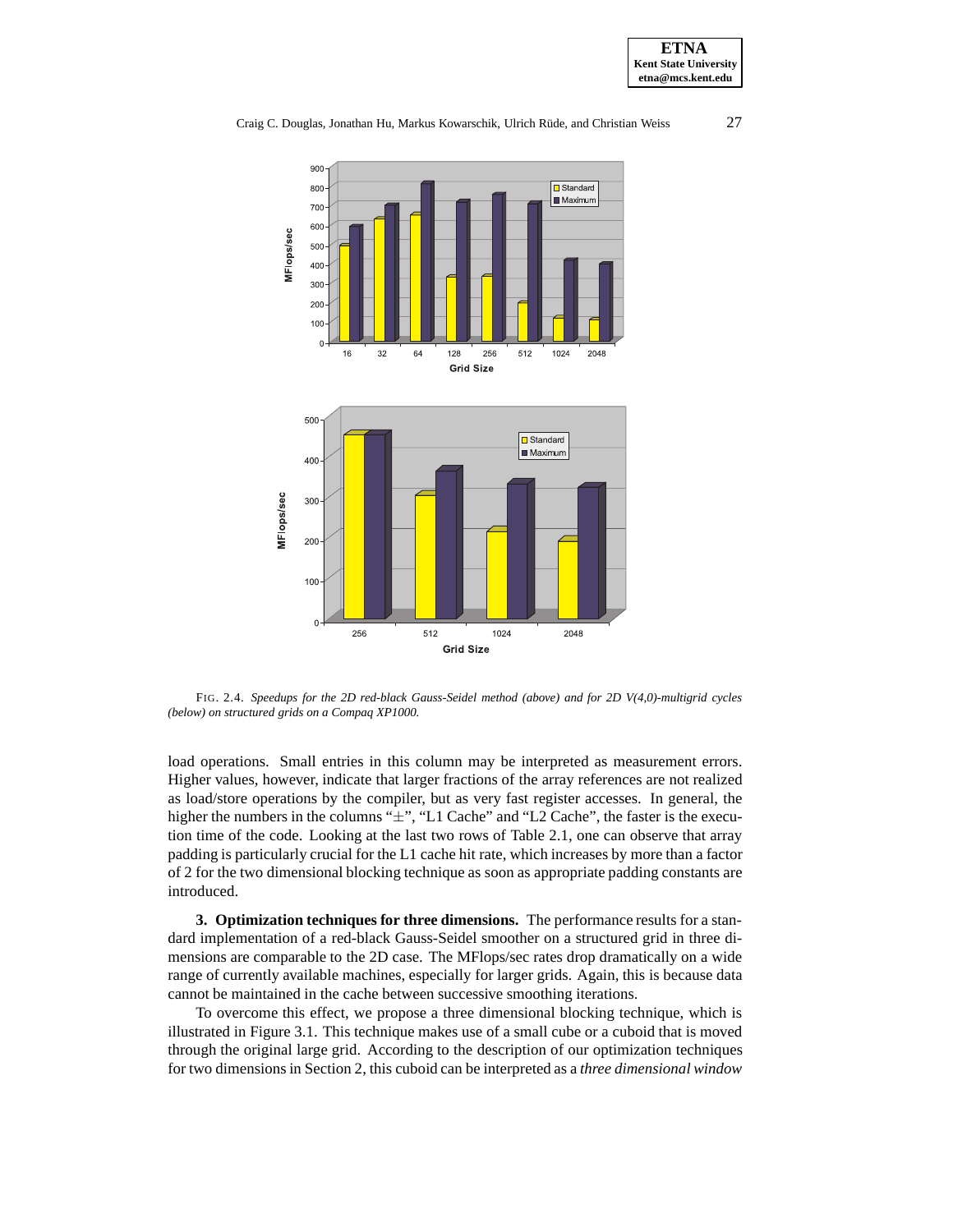

FIG. 3.1. *Three dimensional blocking technique for red-black Gauss-Seidel on a structured grid.*



FIG. 3.2. *Array padding technique for three dimensional structured grids.*

which denotes the grid nodes that are currently under consideration. In order that all the data dependencies of the red-black Gauss-Seidel method are still respected our algorithm has to be designed as follows.

After all the red points within the current position of the cuboid (window) have been updated, the cuboid has to be shifted back by one grid line in each dimension. Then the black points inside the new scope can be updated before the cuboid is again moved on to its next position. It is apparent that this algorithm incorporates the fusion and the blocking techniques, which have been described in more detail for the two dimensional case in Section 2. In addition, this algorithm is also suitable for blocking several Gauss-Seidel iterations. The four positions of the cuboid shown in Figure 3.1 illustrate that two successive Gauss-Seidel iterations have been blocked into one single pass through the entire grid.

However, this blocking technique by itself does not lead to significant speedups on the Alpha 21164 based PWS 500au, for example. A closer look at the cache statistics using the DCPI profiling tool (see Section 2) reveals that, again, the poor performance is caused by a high rate of cache conflict misses.

This problem can easily be pictured using the following model. We assume a three dimensional grid containing 64<sup>3</sup> double precision values which occupy 8 bytes of memory each. Furthermore, we assume an 8 kilobyte direct mapped cache (e.g., the L1 cache of the Alpha 21164). Consequently, every two grid points which are adjacent with regard to the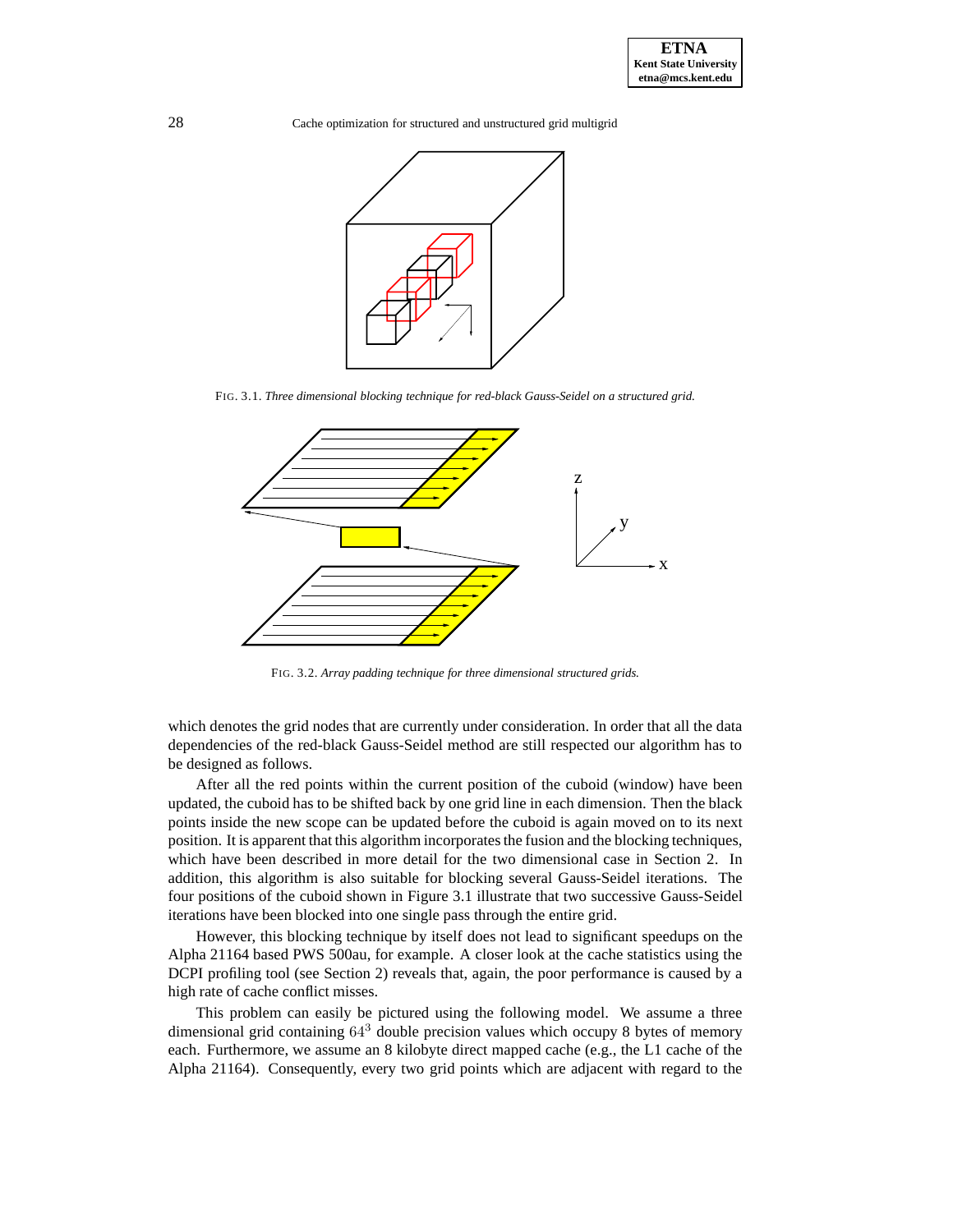trailing dimension of the three dimensional array are  $64 \times 64 \times 8$  bytes away from each other in the address space. Note that this distance is a multiple of the cache size. Thus, every two grid nodes which satisfy this neighboring condition are mapped to the same cache line by the hardware and therefore cause each other to be evicted from the cache, in the end resulting in a very poor performance of the relaxation code.

Again, as in the two dimensional case, array padding turns out to be the appropriate data layout transformation technique to mitigate this effect. Figure 3.2 illustrates our padding technique. Firstly, we introduce padding in  $x$  direction in order to avoid cache conflict misses caused by grid points which are adjacent in dimension  $y$ . Secondly, we use padding to increase the distance between neighboring planes of the grid. This reduces the effect of  $z$  adjacent nodes causing cache conflicts. This kind of interplane padding is very crucial for code efficiency and has to be implemented carefully. In our codes this interplane padding is introduced by making use of both dexterous index arithmetic and the fact that Fortran compilers do not check any array boundaries to be crossed.



FIG. 3.3. *Speedups for the 3D red-black Gauss-Seidel method (above) and for 3D V(4,0)-multigrid cycles (below) on structured grids on a Digital PWS 500au.*

Figures 3.3 and 3.4 show the speedups that can be obtained on the Digital PWS 500au and on the Compaq XP1000 machines (see Section 2). We do not show speedup results for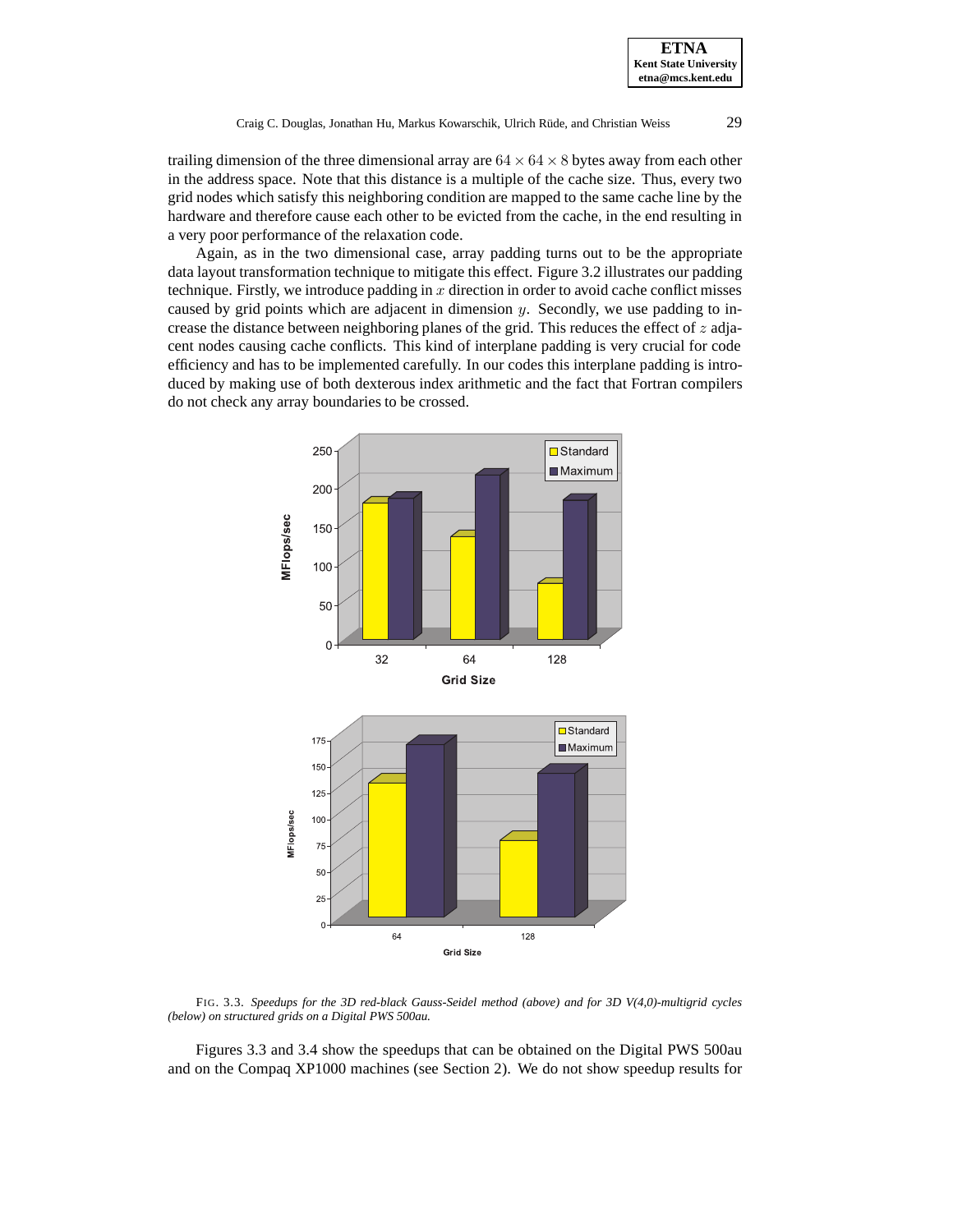

FIG. 3.4. *Speedups for the 3D red-black Gauss-Seidel method (above) and for 3D V(4,0)-multigrid cycles (below) on structured grids on a Compaq XP1000.*

smaller grids since they are negligible. This is due to the large ratio of the size of the cuboid to the size of the whole grid.

As we have already mentioned in Section 2 for the two dimensional case, the PWS 500au tends to be more sensitive to our optimization techniques. This is mainly due to the larger L1 cache, its higher associativity, and the lower memory access times of the XP1000 architecture.

The effectiveness of our code transformation techniques is of course influenced by several properties of the underlying machines and the compilers which we used. Nevertheless, the results we obtain are similar for a wide variety of machines and not just restricted to the examples presented in this paper.

**4. Unstructured grids.** A detailed cache analysis is much more difficult for unstructured grid problems. The problem coefficients are variable, and the number of connections varies from grid point to grid point. Furthermore, data storage must involve indirect addressing. Therefore, our cache optimizations for unstructured grids depend less on the technical details of the cache than in the case of structured grids. The goal is the same, however, as in the structured grid case. We wish to optimize the Gauss-Seidel smoother for cache while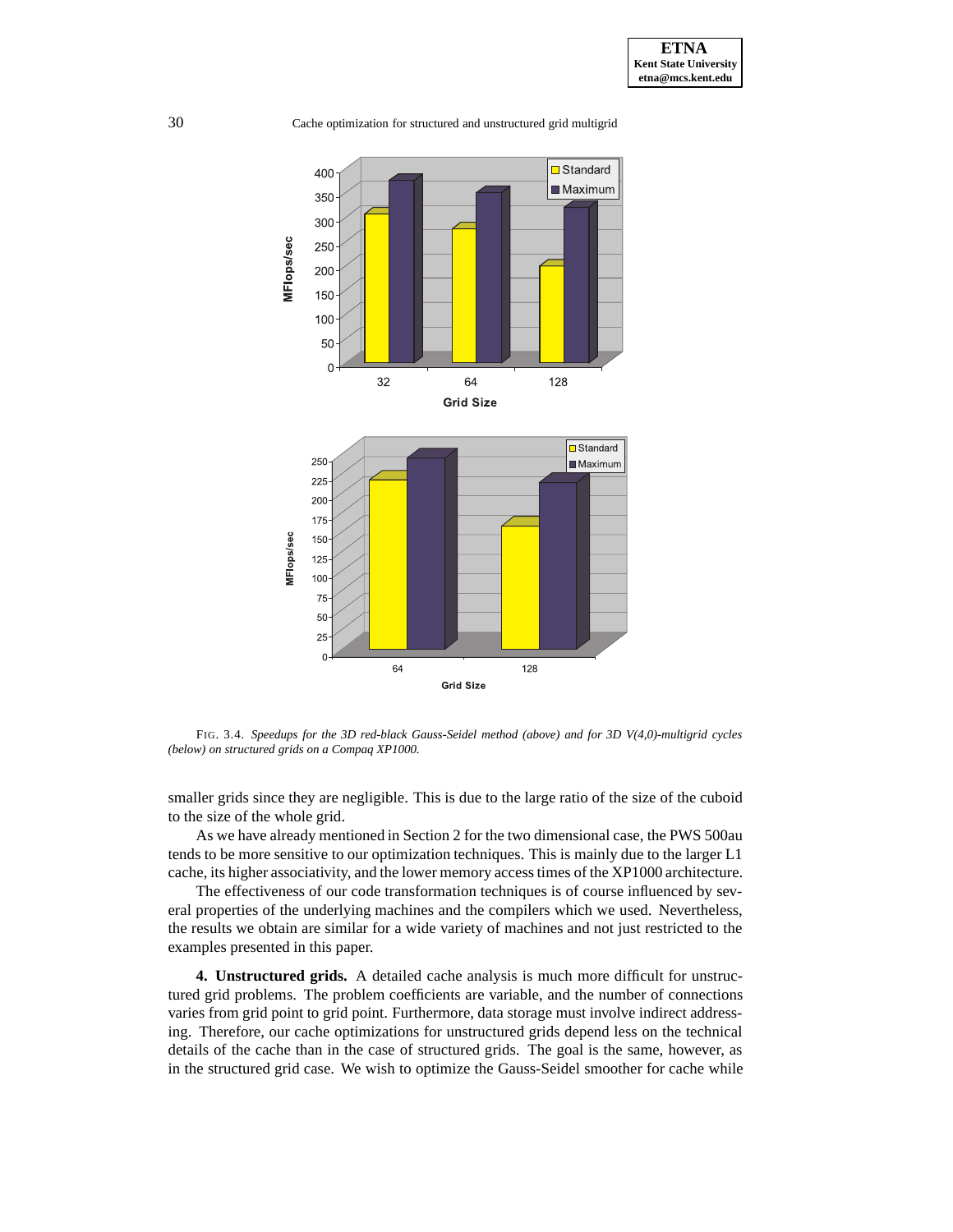|            | Largest grid     | Number of relaxations desired |        |       |        |       |        |
|------------|------------------|-------------------------------|--------|-------|--------|-------|--------|
| Available  | that fits        |                               |        |       |        |       |        |
| cache size | in cache         | $\%$                          | #nodes | $\%$  | #nodes | $\%$  | #nodes |
| $128$ kb   | $48 \times 49$   | 80.44                         | 1892   | 73.21 | 1722   | 66.33 | 1560   |
| $256$ kb   | $68 \times 69$   | 85.93                         | 4032   | 80.61 | 3782   | 75.45 | 3540   |
| 512 kb     | $97 \times 97$   | 89.96                         | 8464   | 86.09 | 8100   | 82.30 | 7744   |
| $1024$ kb  | $136 \times 137$ | 92.81                         | 17292  | 90.01 | 16770  | 87.25 | 16256  |
| TABLE 4.1  |                  |                               |        |       |        |       |        |

Craig C. Douglas, Jonathan Hu, Markus Kowarschik, Ulrich Rüde, and Christian Weiss 31

*Percentage of nodes which are updated completely with one pass through cache.*

maintaining bitwise the same solution as in standard Gauss-Seidel. The optimization, however, will be for larger cache sizes.

**4.1. Motivation from Structured Grids.** To understand what might be gained from cache optimization in the unstructured grid case, we first examine a structured grid problem. Assume a 5 point discretization on a rectangular mesh. (The same ideas apply to a 9 point stencil.) Suppose that an  $m \times n$  block of nodes fits in cache. All nodes in cache get one update. We then shrink the block we are computing on by one along its boundary and relax again on an  $(m - 2) \times (n - 2)$  subblock. Note that a buffer of one column and one row of nodes is not updated in order to maintain bitwise the same answer as the standard Gauss-Seidel. Continuing, on an  $(m-2i)\times(n-2i)$  subblock,  $i+1$  relaxations are performed while still maintaining the exact same updates as in the standard implementation of Gauss-Seidel. Assuming that all four sides of the block are cache block boundaries,  $(m - 2i) \times (n - 2i)$ nodes get  $i + 1$  updates. We can say that in general  $(m - 2k + 1) \times (n - 2k + 1)$  nodes get  $k$  updates. Hence, if we require only  $k$  updates,

$$
\frac{(m-2k+1)(n-2k+1)}{mn} \times 100\%
$$

of the data passes through cache once instead of k times.

For most multigrid applications k is quite small, typically 1 to 5. The case  $k = 1$  is irrelevant to this paper. For many caches,  $m$  and  $n$  are large. Table 4.1 shows how many nodes are completely updated with one pass through cache for a variety of cache sizes and  $k \in \{3, 4, 5\}$ . We assume a 5 point discretization and that half of the total cache is available for data storage. We also assume that a data word is 8 bytes and that there is one unknown per node. For each unknown, the Gauss-Seidel algorithm requires the nonzero coefficients from a row of the matrix, the corresponding unknowns, and the right hand side entry.

**4.2. Extension to Unstructured Grids.** As in the structured case, we again are optimizing the smoother portion of the multigrid code. Our strategy involves several preprocessing steps, each of which will be discussed in detail:

- For each multigrid level, the physical grid is partitioned into contiguous blocks of nodes (*cache blocks*).
- For each cache block, sets of nodes which are a given distance from the cache block boundary are identified.
- Within each cache block, the nodes are renumbered according to this distance information.
- All matrices and operators are reordered based on the new nodal ordering.

After the preprocessing, we can perform cache aware Gauss-Seidel updates:

• Perform as many Gauss-Seidel updates as possible on each cache block without referencing data from other cache blocks.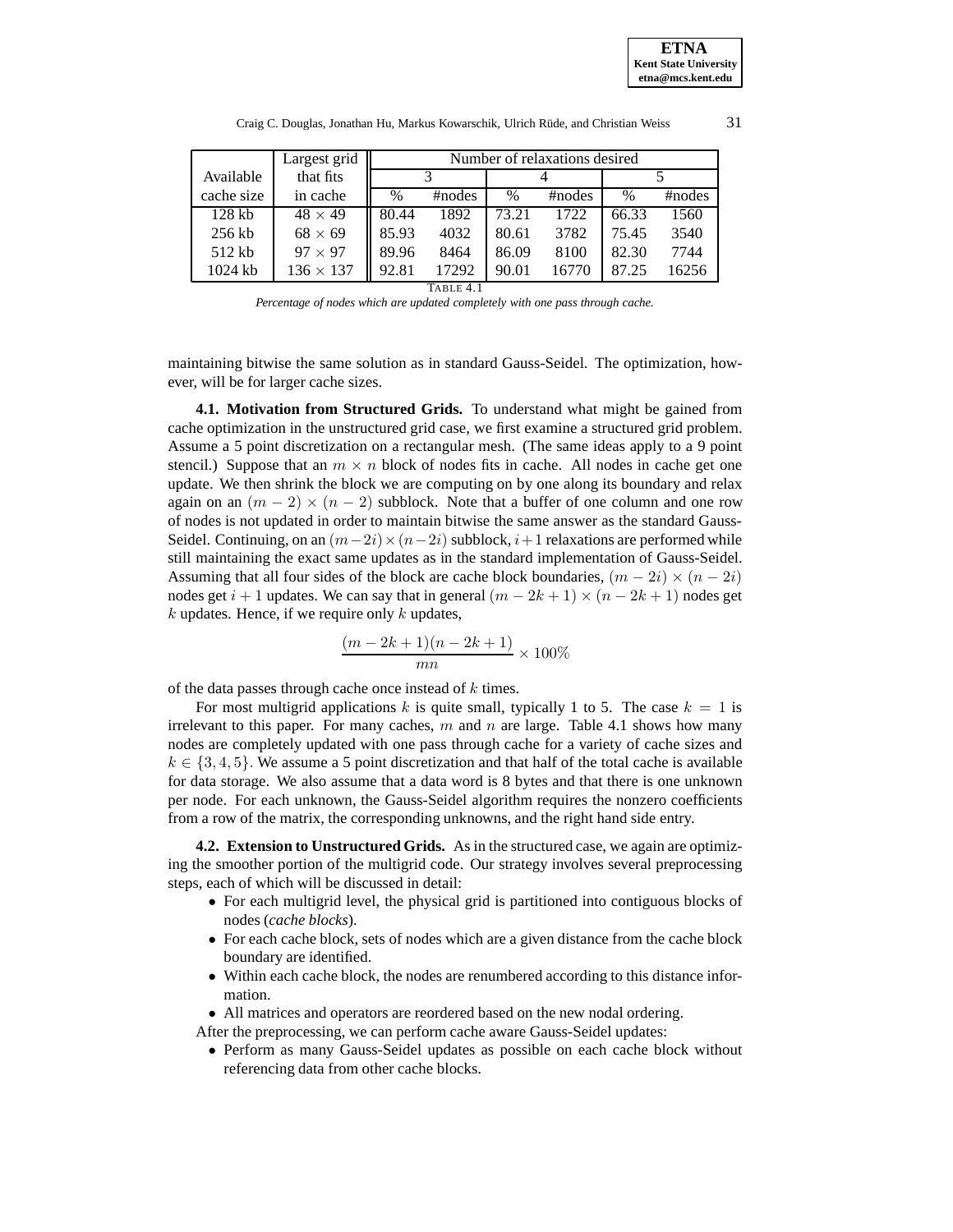

FIG. 4.1. *Decomposition of a grid into cache blocks by using the METIS load balancing package.*

- Calculate the residual wherever possible as Gauss-Seidel is performed.
- Revisit the cache blocks to finish updating nodes on the boundary of the cache blocks.

**4.3. Decomposition of Grid.** The first step of our strategy is to decompose the grid on each multigrid level into *cache blocks*. A cache block consists of nodes which are contiguous. A cache block should have the property that the corresponding matrix rows, unknowns, and right hand side values all fit into cache at the same time. Furthermore, the decomposition of the problem grid into cache blocks should also have the property that boundaries between blocks are minimized while the number of nodes in the interior is maximized. Many readily available load balancing packages for parallel computers are designed to do just this. The package which we use is the METIS library [8]. An example of a Texas shaped grid decomposed by METIS into twelve cache blocks is given in Figure 4.1.

**4.4. Identification of Subblocks.** Once a cache block is identified, we need to know how many relaxations are possible for each node without referencing another block. Within a cache block, the kth *subblock* consists of those nodes which can be updated at most k times without referencing other subblocks. Identifying the number of updates possible for each node in a block without referencing another block is equivalent to identifying the distance of each node to the cache block boundary. To differentiate between the physical problem boundary and cache block boundaries, we label as  $\partial\Omega_s$  the nodes in cache block  $\Omega_s$  which depend on any node in another  $\Omega_i$ .

Consider a cache block  $\Omega_s$ . Let the vector D be such that  $D_i$  is the number of relaxations permissible on any node i in  $\Omega_s$ . Then we see that  $D_i$  is the length of the shortest path between i and any node on the boundary  $\partial\Omega_s$ , where the length of a path is the number of nodes in a path. We assume that  $D_i = 1$  for any node on  $\partial\Omega_s$ . A node is *marked* if its distance is known, and a node is *scanned* if it is marked and all of its neighbors' distances are known. Algorithms 1 and 2 calculate the distance of each node in a block. Algorithm 1 marks all nodes of distance one or two. Algorithm 2 finds the distances of all other nodes in a cache block. The motivation for both algorithms is Dijkstra's method for finding the shortest path between two nodes [5].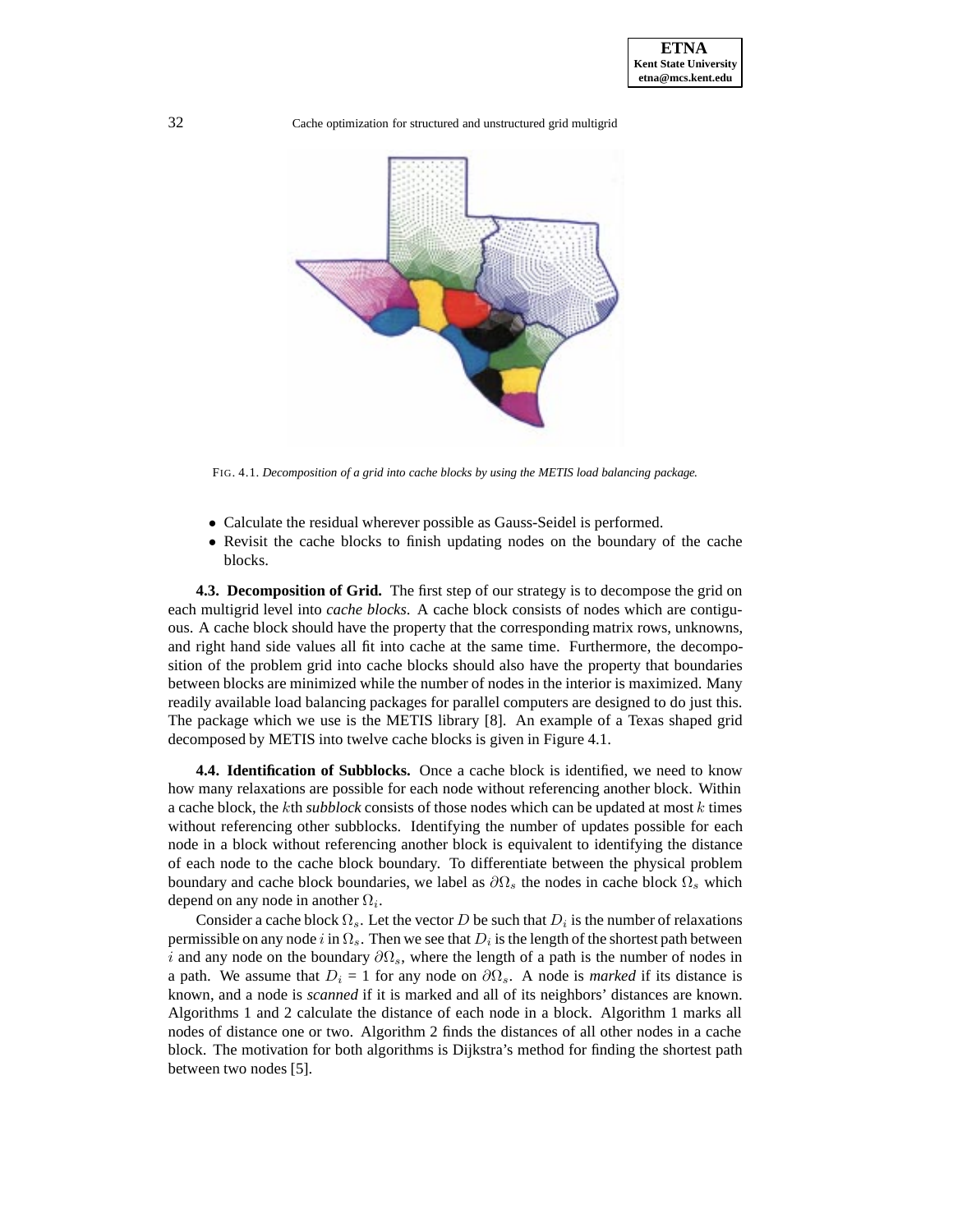**ETNA Kent State University etna@mcs.kent.edu**

**Algorithm 1** Mark cache boundary nodes.

| <b>Label-Boundary-Nodes</b>                                    |
|----------------------------------------------------------------|
| 1: Initialize stacks $S_1$ and $S_2$ .                         |
| 2: Set distance $D_i = 0$ for all nodes i in $\Omega_s$ .      |
| 3: for each node i in $\Omega_s$ such that $D_i == 0$ do       |
| <b>if</b> i is on $\partial\Omega_s$ then<br>4:                |
| Push i onto $S_1$ .<br>5:                                      |
| while $S_1$ is not empty do<br>6:                              |
| Pop node i off $S_1$ .<br>7:                                   |
| <b>if</b> i is in $\partial\Omega_s$ then<br>8:                |
| Set $D_i=1$ .<br>9:                                            |
| <b>for</b> each node j connected to i <b>do</b><br>10:         |
| <b>if</b> $(D_i == 0)$ AND $(j$ is in $\Omega_s$ ) then<br>11: |
| Set $D_i = -1$ .<br>12:                                        |
| Push $j$ onto $S_1$ .<br>13:                                   |
| end if<br>14:                                                  |
| end for<br>15:                                                 |
| else<br>16:                                                    |
| Set $D_i=2$ .<br>17:                                           |
| Push i onto $S_2$ .<br>18:                                     |
| end if<br>19:                                                  |
| end while<br>20:                                               |
| end if<br>21:                                                  |
| $22:$ end for                                                  |

### **Algorithm 2** Mark cache interior nodes.

# **Label-Internal-Nodes**

```
1: Set current subblock s = 2.
2: Set current distance c = 2.
3: Let m be the number of Gauss-Seidel updates desired.
4: while S_2 is not empty do
5: if s < m then
6: Set current distance c = c + 1.
7: end if
8: Move contents of S_2 to S_1.
9: while S_1 is not empty do
10: Pop node i off S_1.
11: for each node j adjacent to i do
12: if D_i == 0 then
13: Set D_j = c.
14: Push j onto S_2.
15: end if
16: end for
17: end while
18: Let s = s + 1.
19: end while
```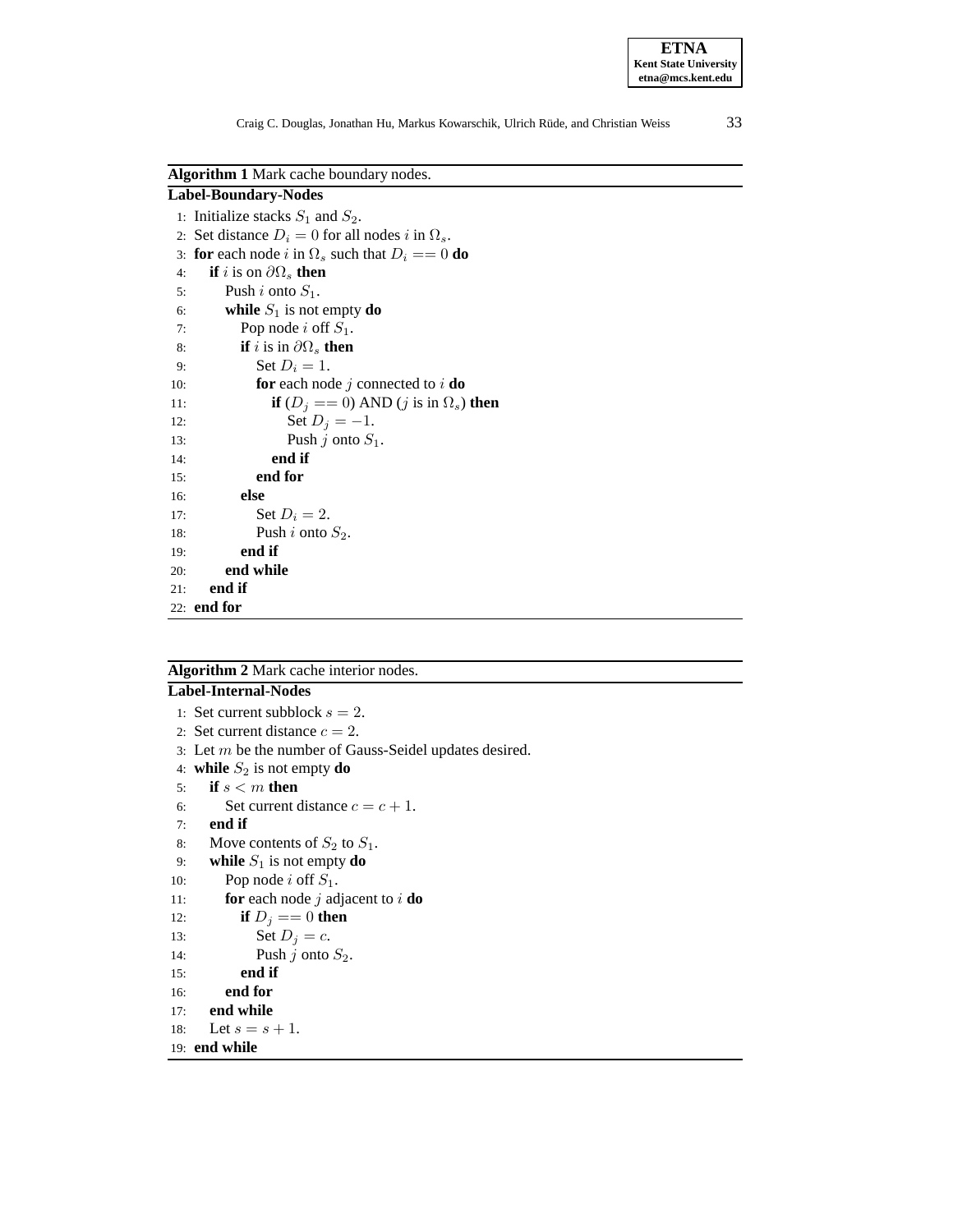

FIG. 4.2. *Renumbering example.*

Algorithm 1 examines each node in a cache block until an unmarked boundary node is found. This node is pushed onto  $S_1$  (lines 4-5). Each node i is now removed from  $S_1$ . If i is a cache boundary node, then  $i$  is marked as distance one, and all unmarked adjacent nodes  $j$ which are in  $\Omega_s$  are marked as distance  $-1$  (so that j will not be pushed onto  $S_1$  more than once) and pushed onto  $S_1$  for later scanning (lines 8-15). Otherwise, i is marked as distance two from the cache boundary and pushed onto stack  $S_2$  (lines 16-18).

Each time  $S_1$  is emptied, the FOR loop (line 3) iterates until an unmarked cache boundary node is found. The algorithm finishes when  $S_1$  is empty and there are no more unmarked cache boundary nodes. At the conclusion of Algorithm 1, all cache boundary nodes have been marked as distance one, and all nodes which are distance two from the boundary have been marked and placed on  $S_2$  in preparation for Algorithm 2.

The contents of  $S_2$  are now moved to  $S_1$ . Algorithm 2 removes each node i from  $S_1$  and scans it (lines 10-17). Each unmarked neighbor  $j$  of  $i$  is marked and pushed onto  $S_2$ . Once  $S_1$  is empty, the stacks switch roles. Once m subblocks have been identified, all remaining unmarked nodes are marked as distance  $m$  from the cache boundary. Algorithm 2 continues until both stacks are empty. At the conclusion of Algorithm 2, vector  $D$  contains the smaller of m and the minimum distance from each node of block  $\Omega_s$  to the boundary  $\partial\Omega_s$ .

**4.5. Renumbering within Cache Blocks.** We assume that the grid has been divided into  $k$  cache blocks and that within a block the numbering is contiguous (see Figure 4.2a). In block  $j$  the unknowns which are on the block boundary are marked as being on subblock 1,  $L_1^j$ . In general, let  $L_i^j$  denote those unknowns in block j which are distance i from the boundary. Let  $L_{n_1}^1$  be the subblock of block 1 farthest from  $\partial\Omega_1$ . The algorithm renumbers the unknowns in  $L_{n_1}^1, L_{n_1-1}^1, \ldots, L_1^1, L_{n_2}^2, \ldots, L_1^2, \ldots, L_{nk}^k, L_{nk-1}^k, \ldots, L_1^k$ , in that order (see Figure 4.2b). The result is a nodal ordering which is contiguous within blocks and subblocks. This ordering has the property that unknowns which are closer to the block boundary have a higher number than those further from the boundary. Numbering within a subblock is contiguous but arbitrary.

Assuming m updates, we find (where possible)  $n1 = m + 1$  subblocks. Subblocks  $L_{n1}^1$ and  $L_{n_1-1}^1$  are treated as one subblock when updates are made. The residual calculation, however, is different in each subblock. This will be discussed in more detail in §4.8.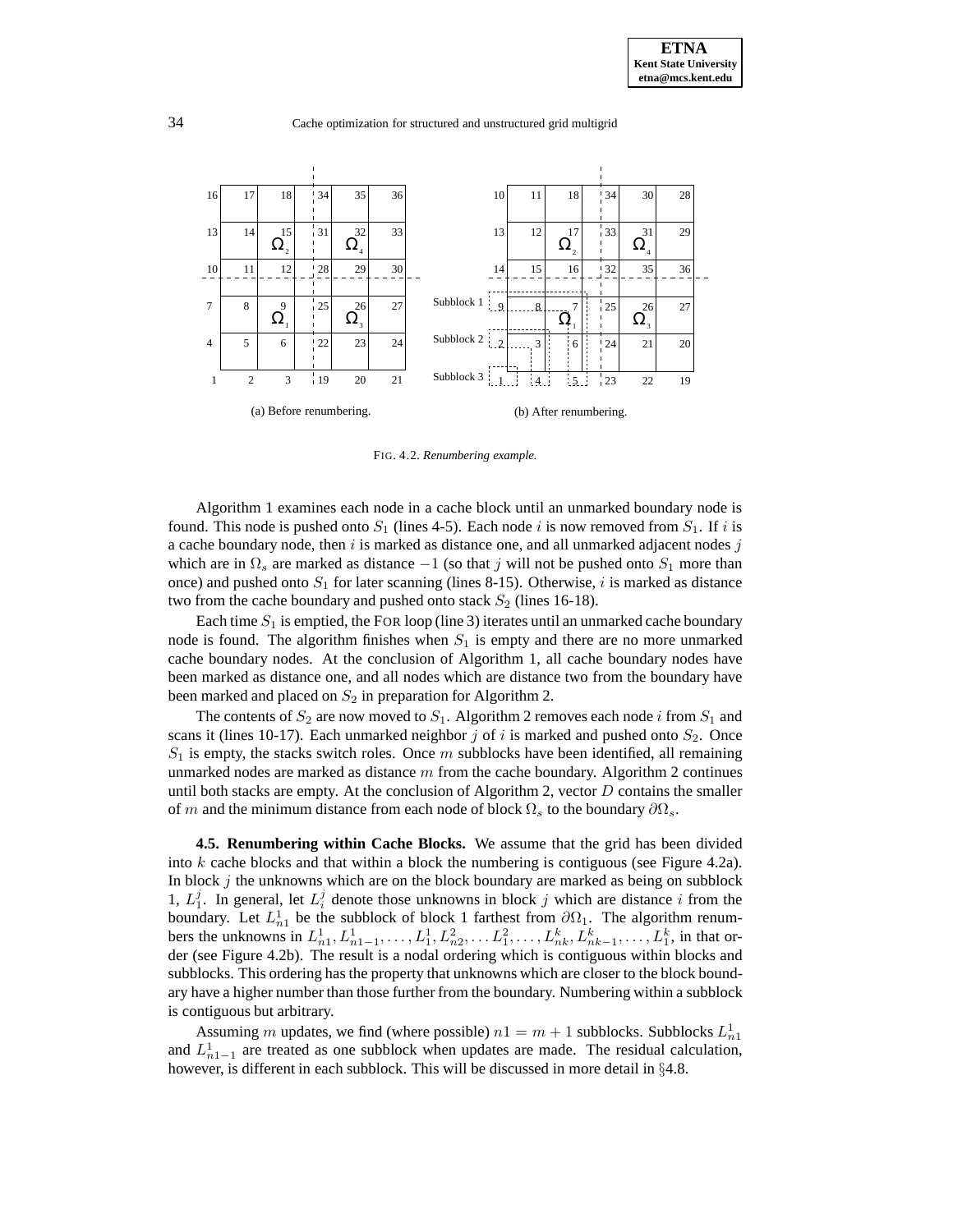Craig C. Douglas, Jonathan Hu, Markus Kowarschik, Ulrich Rüde, and Christian Weiss 35

As the final preprocessing step, all matrices and transfer operators are reordered according to the new grid numbering.

**4.6. Computational Cost of Preprocessing.** The decomposition of the grid into cache blocks, subblock identification, and the Gauss-Seidel algorithms are the only differences between our cache aware multigrid code and a standard multigrid code. The computational cost of subblock identification can be calculated by analyzing Algorithms 1 and 2. It can be shown that the combined complexity of the two algorithms on the finest grid is no greater than  $\frac{7}{d^2}$ sweeps of standard Gauss-Seidel over the finest grid, where  $d$  is the number of degrees of freedom per node. This estimate is pessimistic. In experiments, the combined complexity is less than one sweep of standard Gauss-Seidel over the finest grid. (See §4.10.)

**4.7. Updating within Cache Blocks.** Once all matrix and grid operators have been reordered, the multigrid scheme can be applied. Assume that  $m$  smoothing steps are applied. Within cache block  $\Omega_j$ , all nodes receive one update. All nodes in subblocks  $L_{m+1}^j, \ldots, L_2^j$ are updated a second time. All nodes in subblocks  $L_{m+1}^j, \ldots, L_3^j$  are updated a third time. This proceeds until all nodes in  $L_m^j$  and  $L_{m+1}^j$  have been updated  $m-1$  times. Finally, all nodes in  $L_{m+1}^j$  and  $L_m^j$  are updated once more, a partial residual is calculated in  $L_m^j$ , and the entire residual is calculated in  $L_{m+1}^j$ .

**4.8. Residual Calculation.** A multigrid strategy also requires residual calculations. To maintain cache effects obtained during the smoothing step, the residual should also be calculated in a cache aware way. Consider the linear equation  $Ax = b$ , where  $A = (a_{ij})$ . Suppose that we solve this system by a Gauss-Seidel method. We would like to calculate the residual,  $r = b - Au<sup>k</sup>$ , where  $u<sup>k</sup>$  is the calculated solution after k updates. On the final Gauss-Seidel update (assuming  $m$  updates),

$$
u_i^m = \frac{1}{a_{ii}}(b_i - \sum_{j < i} a_{ij}u_j^m - \sum_{j > i} a_{ij}u_j^{m-1}) \equiv \frac{1}{a_{ii}}(b_i - C_i^m - U_i^{m-1})
$$

The partial sum  $C_i^m$  also appears in the residual calculation

$$
r_i = b_i - \sum_j a_{ij} u_j^m = b_i - \sum_{j < i} a_{ij} u_j^m - a_{ii} u_i^m - \sum_{j > i} a_{ij} u_j^m = b_i - C_i^m - a_{ii} u_i^m - U_i^m.
$$

Therefore we can save  $C_i^m$  and use it later in the residual calculation. Furthermore,  $a_{ii}u_i^m =$  $b_i - \sum_{j \neq i} a_{ij} u_j^m$ . Hence, after the final Gauss-Seidel update on unknown  $x_i$ , only  $U_i^m$  need be calculated to finish the residual  $r_i$ . In our implementation, the partial sum  $U_i^m$  corresponds exactly to the unknowns  $x_j$  which are in the neighboring unfinished subblock.

These observations motivate our implementation of the residual calculation in the cache aware Gauss-Seidel routine. Consider the first pass through cache block  $\Omega_s$  during a smoothing step. All unknowns are completely updated except those in subblocks  $1, \ldots, m - 1$ (assuming m updates). We assume that subblock j consists of nodes distance j from  $\partial\Omega_s$ . The key point is that each unknown  $x_i$  in subblock j depends only on unknowns in subblocks  $j - 1$ , j, and  $j + 1$ . Therefore, the residual can be fully calculated for all unknowns in subblock  $m+1$  (if it exists). The partial sum  $C_i^m$  is available for the residual calculation at each unknown  $x_i$  in subblock m. No residual calculation is possible for unknowns in subblocks  $1,\ldots,m-1$ .

On the pth pass through  $\Omega_s$ , the nodes are updated in order on subblocks  $1, 2, \ldots, m$  −  $p + 1$ . Note that all nodes in subblock  $m - p + 1$  are now fully updated. This means that the partial sum  $C_i^m$  is available for the residual calculation for each unknown  $x_i$  in subblock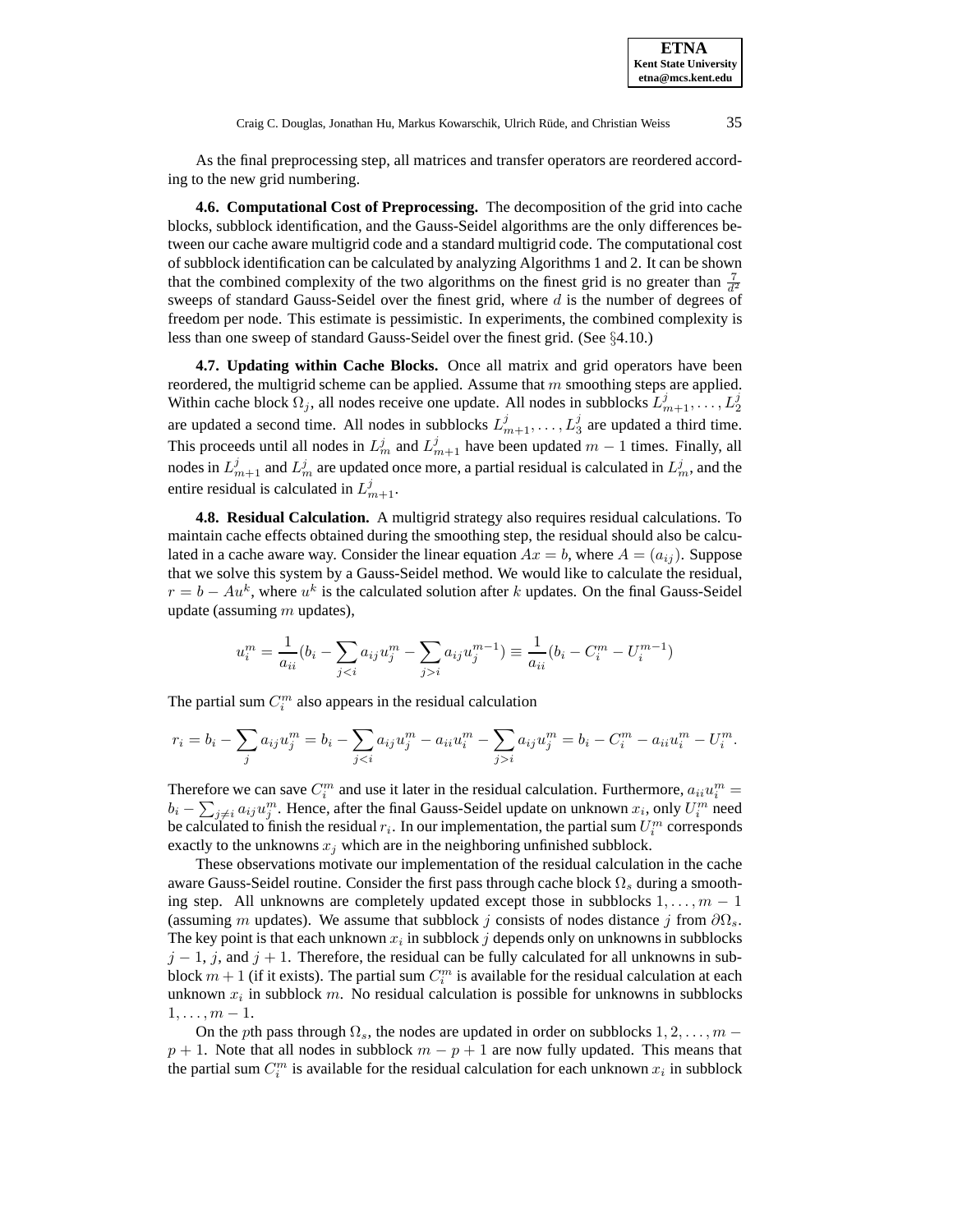$n-p+1$  and the partial sum  $U_j^m$  is available for each unknown  $x_j$  in subblock  $m-p+2$ . In other words, as soon as the nodes in subblock  $m - p + 1$  are being updated for the last time, the residual calculation for subblock  $m - p + 1$  can be started, and the residual calculation for subblock  $m - p + 2$  can be finished.

For example, assume that 3 Gauss-Seidel updates are to be performed in a block with at least 3 subblocks. The residual can be fully calculated in cache for all nodes except those in subblocks 1-3. Furthermore, a partial residual can be calculated in subblock 3. On the second pass through the cache block, subblock 2 is fully updated, a partial residual is computed in subblock 2, and the residual is completed in subblock 3. On the third pass through the block, subblock 1 is fully updated. Once all cache blocks are fully updated, the residual can be completed in the first subblock of each block.

**4.9. Revisiting Cache Blocks.** As the problem size increases, the strategy for revisiting cache blocks to finish updating boundary unknowns (the backtracking scheme) becomes more important. In the worse case, boundary information for each block must pass through cache m times, where m is the number of relaxations desired. For a problem with a large number of cache blocks, a cache aware Gauss-Seidel implementation with a poor backtracking scheme might spend the majority of the computational time revisiting blocks. Hence, our objective is to develop a backtracking scheme which reduces the number of times that boundary information must pass through cache.

Suppose we have a decomposition of a grid into cache blocks. Each block can be thought of as a node of a graph. For any two adjacent blocks, the corresponding nodes will have an edge connecting them. This dual graph can be visualized as an adjacency matrix. By reducing the bandwidth of this matrix, we can potentially find an ordering for the cache blocks so that boundary information can be reused in cache during the backtracking phase of Gauss-Seidel. This permutation of the cache blocks is applied in the preprocessing phase. First, the cache blocks are reordered, then the subblocks are identified, the nodes are renumbered, and the operators are renumbered as previously described.

**4.10. Numerical Experiments.** All numerical experiments were performed on a SGI O2 with a 300 megahertz IP32 R12000 CPU, 128 megabytes of main memory, a  $2\times32$  kilobyte split L1 cache, and a 1 megabyte unified 4 way secondary cache. Cache line lengths are 32 bytes (L1 instruction cache), 64 bytes (L1 data cache), and 128 bytes (L2 cache) [10]. The native cc and f77 compilers were used under IRIX 6.5. The METIS software package was used to decompose all domains into cache blocks. Unless otherwise stated, an effective cache size of 512 kilobytes is assumed.

All tests solve a two dimensional linear elastic problem on a domain shaped like the state of Texas. The domain is discretized with linear triangular elements, and each node has two degrees of freedom. The northernmost horizontal border has zero Dirichlet boundary conditions at the corner points, and a force is applied at the southernmost tip in the downward (southern) direction.

The first experiment compares three different Gauss-Seidel implementations. (See Table 4.2.) Note the decrease in speedup as the matrix order increases. The larger system has thirty-seven cache blocks, whereas the smaller system has nine. Our policy of revisiting the cache blocks in order may account for the worse performance in the larger system. Another possible cause is the worse condition of the cache blocks in the larger system. In the smaller system 69% to 86% of the nodes in each block can be updated when the block is first visited. For the larger system, however, only 58% to 72% of the nodes can be updated on the first visit to twenty-eight of the thirty-four cache blocks. For each system, the speedup increases with the number of updates. With more updates, more work is done in cache during the first visit to a block.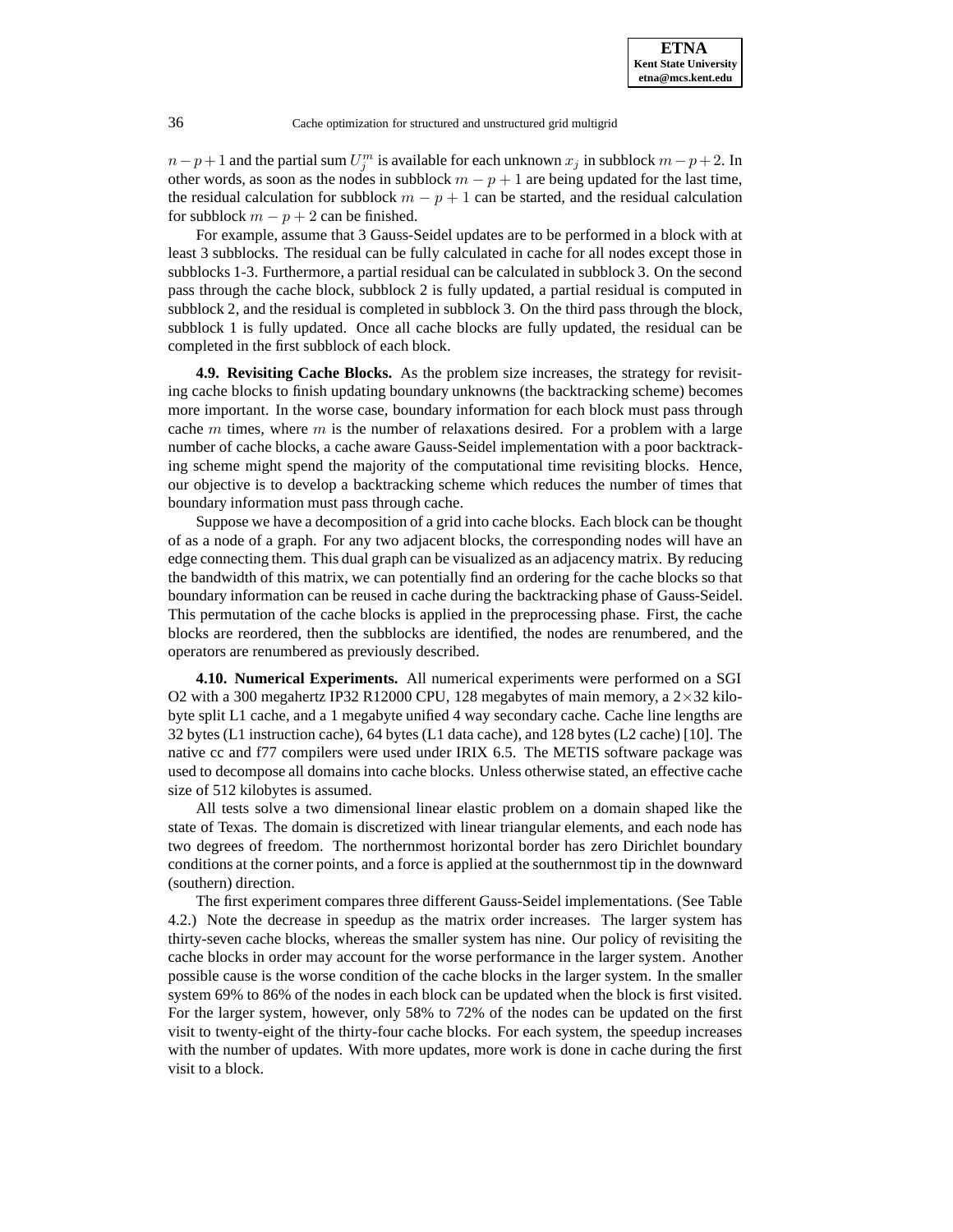

Craig C. Douglas, Jonathan Hu, Markus Kowarschik, Ulrich Rüde, and Christian Weiss 37

| matrix | Relaxations performed |                             |      |      |      |
|--------|-----------------------|-----------------------------|------|------|------|
| order  |                       | $\mathcal{D}_{\mathcal{L}}$ | 3    |      | 5    |
| 31358  | CAGSI                 | 0.11                        | 0.13 | 0.15 | 0.19 |
|        | GSI                   | 0.23                        | 0.30 | 0.38 | 0.46 |
|        | GSS                   | 0.23                        | 0.31 | 0.38 | 0.46 |
|        | speedup               | 2.09                        | 2.31 | 2.53 | 2.42 |
| 124414 | CAGSI                 | 0.49                        | 0.60 | 0.74 | 0.97 |
|        | GSI                   | 1.03                        | 1.35 | 1.74 | 2.04 |
|        | GSS                   | 1.02                        | 1.33 | 1.63 | 2.03 |
|        | speedup               | 2.08                        | 2.22 | 2.20 | 2.07 |

CAGSI: cache Gauss-Seidel, integrated residual GSI: non-cache Gauss-Seidel, integrated residual GSS: non-cache Gauss-Seidel, separate residual

TABLE 4.2

*CPU times (in seconds) from Gauss-Seidel updates with residual calculation on matrix arising from linear elastic problem on Texas shaped domain.*

|          |            | # of updates on coarse/fine grids |       |      |         |
|----------|------------|-----------------------------------|-------|------|---------|
| V cycles |            | $2 - 2$                           | $3-3$ | 4-4  | $5 - 5$ |
|          | CAGSI      | 1.56                              | 1.94  | 2.24 | 2.61    |
|          | <b>GSS</b> | 2.73                              | 3.73  | 4.48 | 5.41    |
|          | <b>GSI</b> | 2.78                              | 3.77  | 4.54 | 5.45    |
|          | speedup    | 1.75                              | 1.92  | 2.00 | 2.07    |

CAGSI: cache Gauss-Seidel, integrated residual GSI: non-cache Gauss-Seidel, integrated residual GSS: non-cache Gauss-Seidel, separate residual

TABLE 4.3

*3 level V cycle applied to two dimensional linear elastic problem on domain shaped like the state of Texas. Matrix orders are 7966, 31358, and 124414, respectively.*

The second numerical test compares cache aware and non-cache implementations of a three level V cycle. See Table 4.3 for speedup results. All three versions use the same grid operators. The grids are nested, and the two finer grids were created by uniform refinement. The matrices are order 7966, 31358, and 124414, respectively. Due to uniform refinement, the majority of rows have fourteen nonzeroes. Therefore a usable cache size of 512 kilobytes holds information for approximately 1820 nodes. In all cases, less than 20% of the CPU time was spent in interpolation and restriction operations.

In the third test, we use a unintrusive performance measurement tool which relies on hardware counters to analyze the cache efficiency of the various Gauss-Seidel implementations within a multigrid code (see Figure 4.3). Note that the only difference between the multigrid implementations is the smoother. Observe that the L2 cache hit rate for the cache aware multigrid method is approximately 25% to 30% higher than the standard implementations (see Figure 4.3a). As the number of updates increases, the hit rate increases. This is expected, since more updates mean more work in each cache block during the first visit to that block. Similarly, the average number of times a cache line is reused increases as the number of updates increases, for the same reason (see Figure 4.3b).

Finally, we compare CPU times for the reordering algorithms with the time for one Gauss-Seidel sweep over the finest grid. Table 4.4 compares the time to reorder all grids in the linear elasticity problem to one sweep of standard Gauss-Seidel. We see that the time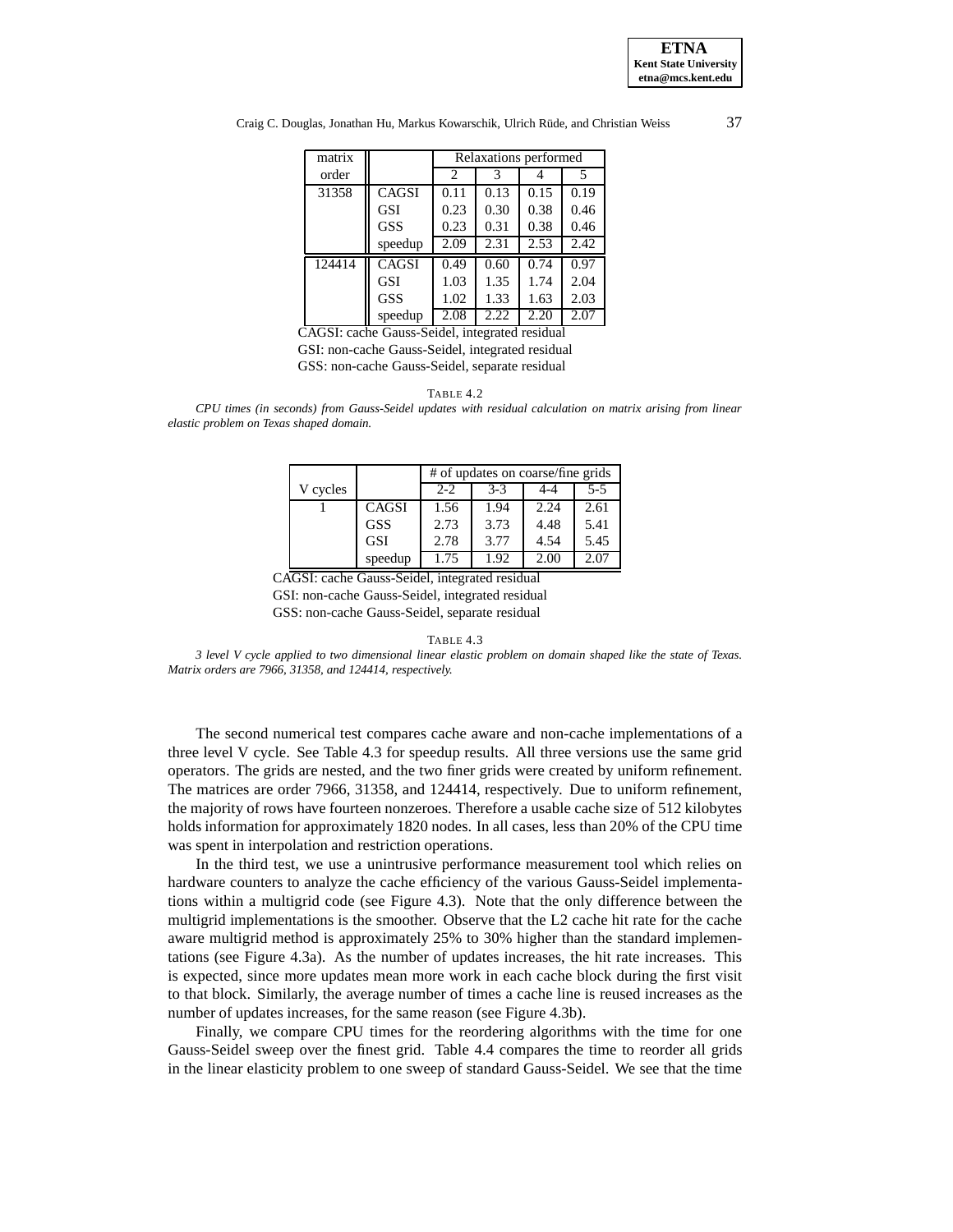| standard GS plus residual standard GS |      | mesh renumbering |  |  |  |
|---------------------------------------|------|------------------|--|--|--|
|                                       | 0.30 | 0.09             |  |  |  |
| TABLE 4.4                             |      |                  |  |  |  |

*CPU times (seconds) for Algorithms 1 and 2 to renumber all levels (83178 nodes total, two degrees of freedom per node) compared with one sweep of standard Gauss-Seidel on finest level.*

to renumber the nodes is less than that for one standard Gauss-Seidel sweep on the finest level.

As noted in  $\S1$ , there are hardware constraints which limit possible speedups. This is especially true in the unstructured grid case, where indirect addressing is necessary. Nevertheless, there may be room for further improvement in the unstructured case, as evidenced by the cache statistics in Figure 4.3(b).

**5. Conclusions.** In this paper, we have introduced a number of algorithms to solve elliptic boundary value problems using cache memories in a much more efficient manner than is usual. These algorithms preserve the same numeric solutions as the standard algorithms and codes do.

Bitwise compatibility is important since it allows us to guarantee that our codes are just as correct as standard codes, share the same numeric properties (roundoff and stability), and have the same convergence rates as usual algorithms. Additionally, there is the possibility in the future of building a software tool to generate the type of codes we developed here.

Algorithms have been investigated for problems on structured grids in two and three dimensions for Poisson's equation. Speedups are about a factor of  $2 - 5$  on a variety of platforms. A quite high percentage of the peak performance of a processor can be achieved by doing loop unrolling and a two dimensional blocking technique.

Another set of algorithms have been investigated for unstructured grids and scalar or coupled general elliptic partial differential equations. Speedups are about a factor of 2. This technique extends trivially to parallel computers and higher dimensional problems. Using an active set technique, like in §§2-3, might lead to better speedups in the single processor situation, but does not extend to parallel computers in a straightforward manner like the algorithm in this paper. More investigation is needed to answer this speculation.

One of the goals of this joint research is a comprehensive library for solving partial differential equations on one or more processors that utilize caches in an efficient manner with little tuning required by the end user. While this is still a goal, studies like the one in this paper, will lead to a realization of this goal in the near future.

#### REFERENCES

- [1] J.M. ANDERSON, L.M. BERC, J. DEAN, S. GHEMAWAT, M.R. HENZINGER, S.A. LEUNG, R.L. SITES, M.T. VANDEVOORDE, C.A. WALDSPURGER, AND W.E. WEIHL, *Continuous profiling: where have all the cycles gone?*, in Proceedings of the 16th ACM Symposium on Operating system Principles, St. Malo, France, Oct. 1997.
- [2] J. BILMES, K. ASANOVIC, C.-W. CHIN, AND J. DEMMEL, *Optimizing matrix multiply using PHiPAC: a portable, high-performance, ANSI C coding methodology*, in Proceedings of International Conference on Supercomputing, July 1997.
- [3] W. L. BRIGGS, L. HART, S. F. MCCORMICK, AND D. QUINLAN, *Multigrid methods on a hypercube*, in Multigrid Methods: Theory, Applications, and Supercomputing, S. F. McCormick, ed., vol. 110 of Lecture Notes in Pure and Applied Mathematics, Marcel Dekker, New York, 1988, pp. 63–83.
- [4] T. F. CHAN AND R. S. TUMINARO, *Design and implementation of parallel multigrid algorithms*, in Proceedings of the Third Copper Mountain Conference on Multigrid Methods, S. F. McCormick, ed., New York, 1987, Marcel Dekker, pp. 101–115.
- [5] E. W. DIJKSTRA, *A note on two problems in connexion with graphs*, Numer. Math., 1 (1959), pp. 269–271.

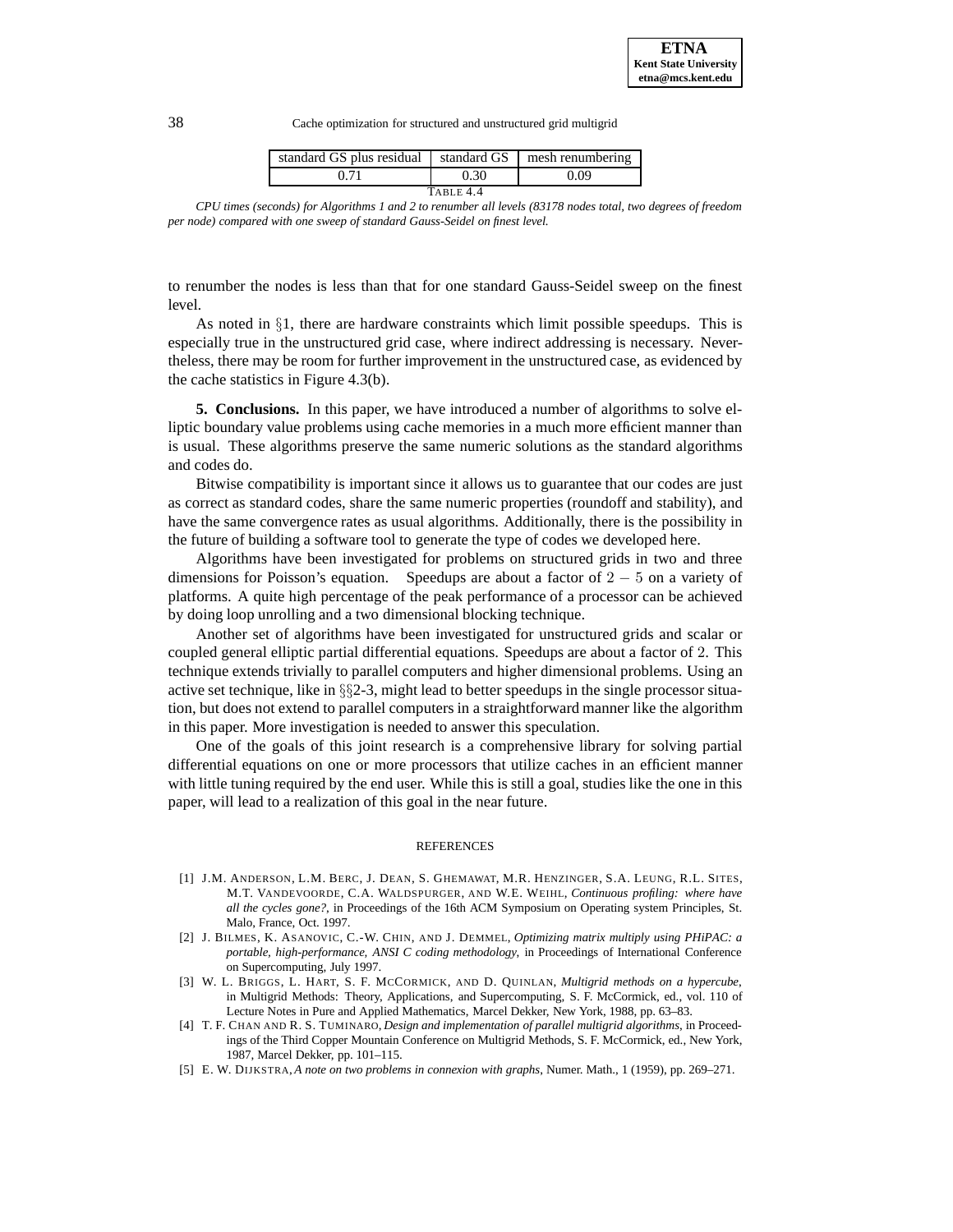

# Craig C. Douglas, Jonathan Hu, Markus Kowarschik, Ulrich Rüde, and Christian Weiss 39







(b) L2 Cache Hit Rate.

FIG. 4.3. *Profiling statistics for multigrid codes using standard and cache aware smoothers.*